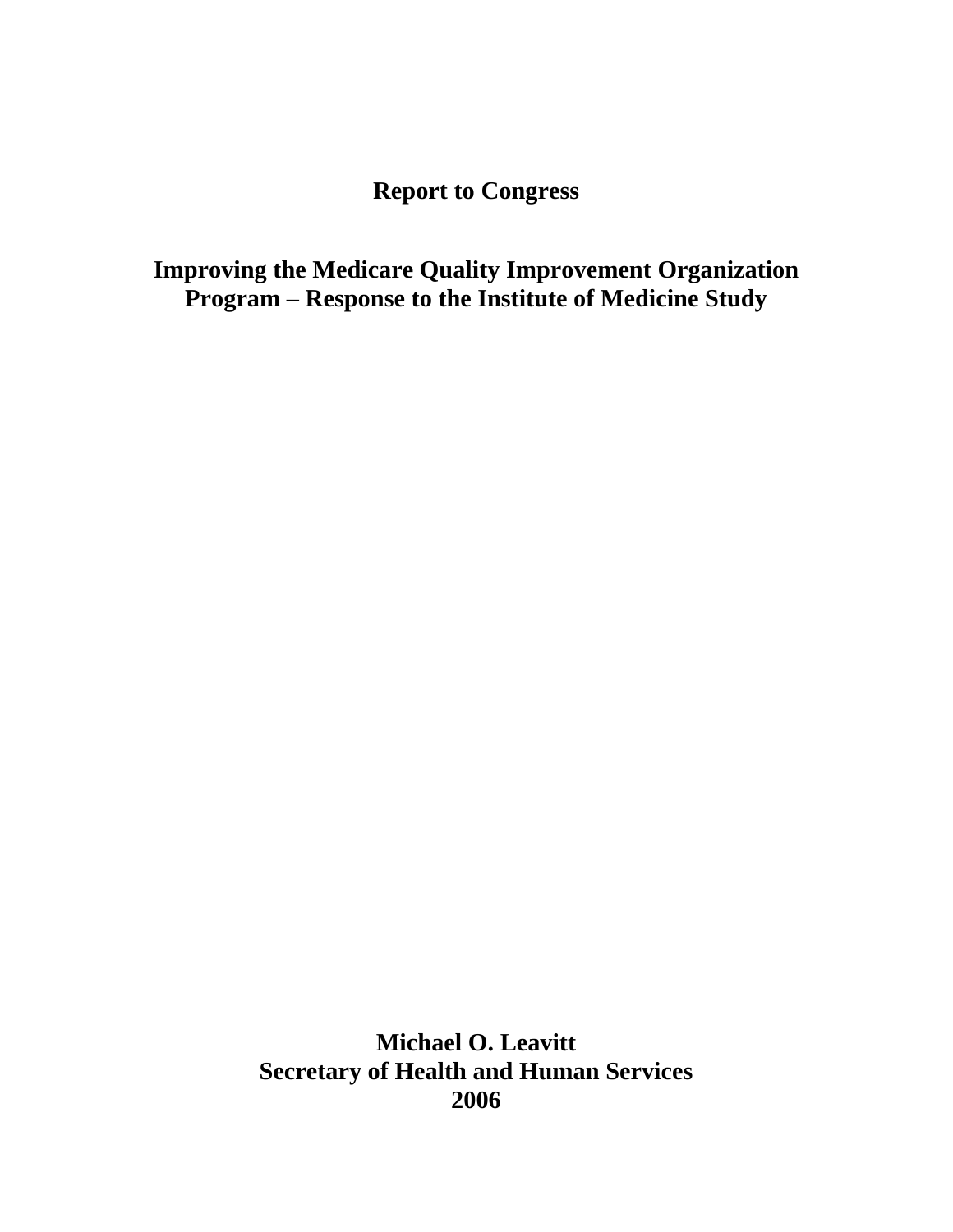## **Contents**

Executive Summary

Background

IOM Study and Recommendations

Response to IOM Recommendations

Appendices

- Appendix 1: QIO 8<sup>th</sup> SOW Performance Measures
- Appendix 2: Proposed QIO Contractor Governance Guidelines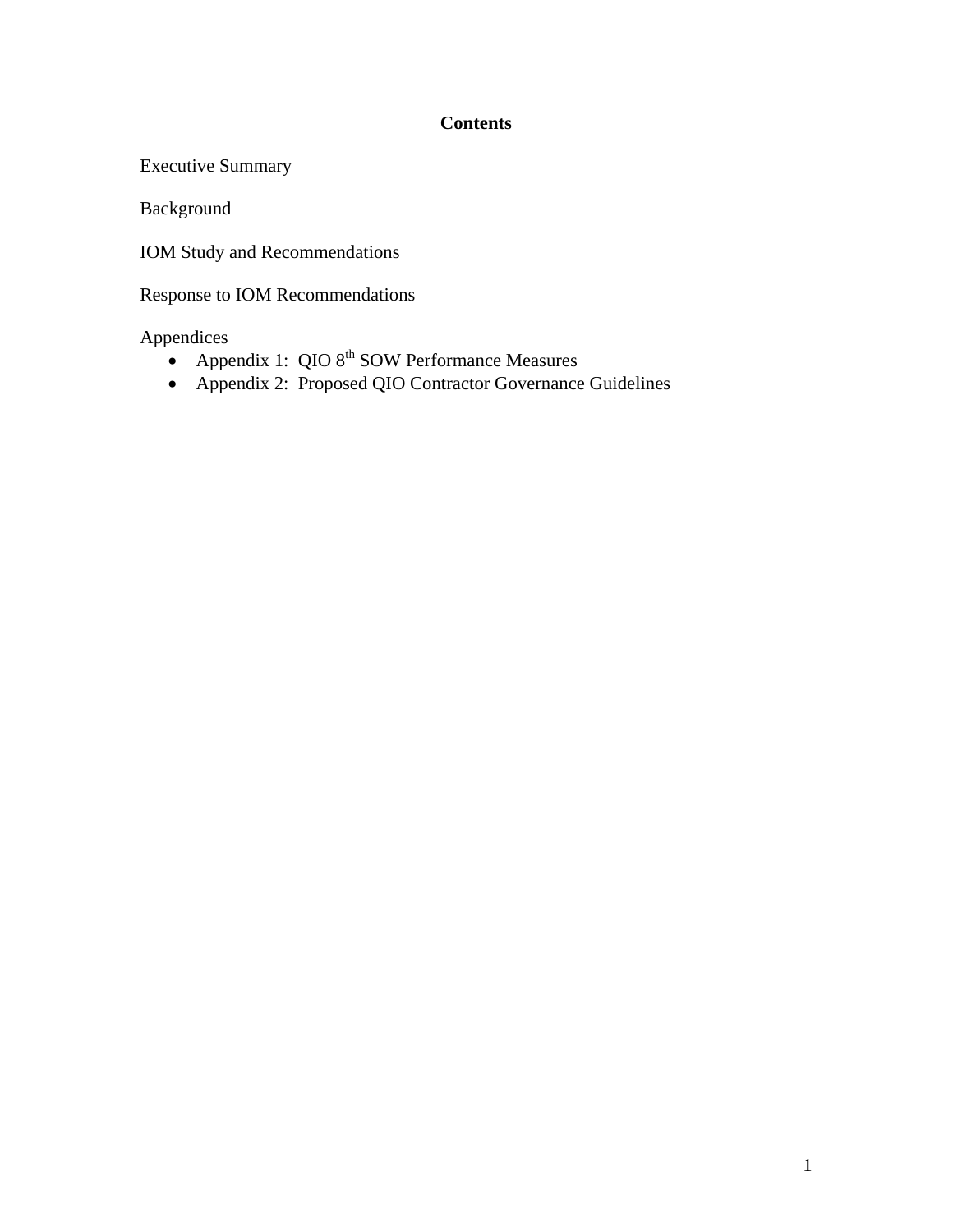## **Executive Summary**

The Medicare Quality Improvement Organization (QIO) Program (formerly referred to as the Medicare Utilization and Quality Control Peer Review Program) was created by statute in 1982 to improve quality and efficiency of services delivered to Medicare beneficiaries. In its first phase, which concluded in the early nineties, the Program sought to accomplish its mission through peer review of cases to identify instances in which professional standards were not met for purposes of initiating corrective actions. In the second phase, quality measurement and improvement became the predominant mode of Program operation. As a result of significant changes that have occurred in our understanding of how to improve quality, as well as changes in the environment to promote public reporting of provider performance and the development of performancebased payment programs, the QIO Program launched the QIO  $8<sup>th</sup>$  Scope of Work (SOW) with a revised approach to supporting high levels of provider performance.

Section 109(d)(1) of the Medicare Prescription Drug, Improvement, and Modernization Act of 2003 (MMA) mandated that the Institute of Medicine (IOM) conduct a review of the Program and how its impact could be enhanced. The IOM issued a report based on its study on March 9, 2006. The Centers for Medicare & Medicaid Services (CMS) also undertook its own intensive internal review of the Program beginning the fall of 2005. As a result of the IOM study and the internal Agency review, CMS has determined that there is a need for improvement of the Program to enable it to effectively promote high quality, efficient, and person-centered care for Medicare beneficiaries. This report responds to Section  $109(d)(2)$  of the MMA, which requires the Secretary to report on the results of the IOM Study, including any recommendations for legislation, and provides a discussion of how CMS is taking action to address the issues raised in the Study.

CMS views the QIO Program as a cornerstone in its efforts to improve quality and efficiency of care for Medicare beneficiaries. The Program has been instrumental in advancing national efforts to measure and improve quality, and it presents unique opportunities to support improvements in care in the future. Consequently, CMS is undertaking these activities to ensure that the Program is focused, structured, and managed so as to maximize its ability for creating value. These improvements support broader initiatives to provide transparency for beneficiaries and create performance-based payment programs for providers. Most health care providers deliver care to Medicare beneficiaries as well as patients insured by commercial insurers. Recent efforts to improve quality reflect the idea that shared quality improvement goals and consistent quality measures for all patients will result in less burden to providers, as well as the opportunity to identify and achieve meaningful performance improvements. Thus, to achieve demonstrable and significant improvement in care for Medicare beneficiaries, the Program is supporting partnerships that engage a broad group of stakeholders for the purpose of improving quality of care for all patients based on common goals and measures. This approach facilitates leveraging private sector resources and expertise at the local and national level, with a potentially more significant impact on the quality and efficiency of the health care system.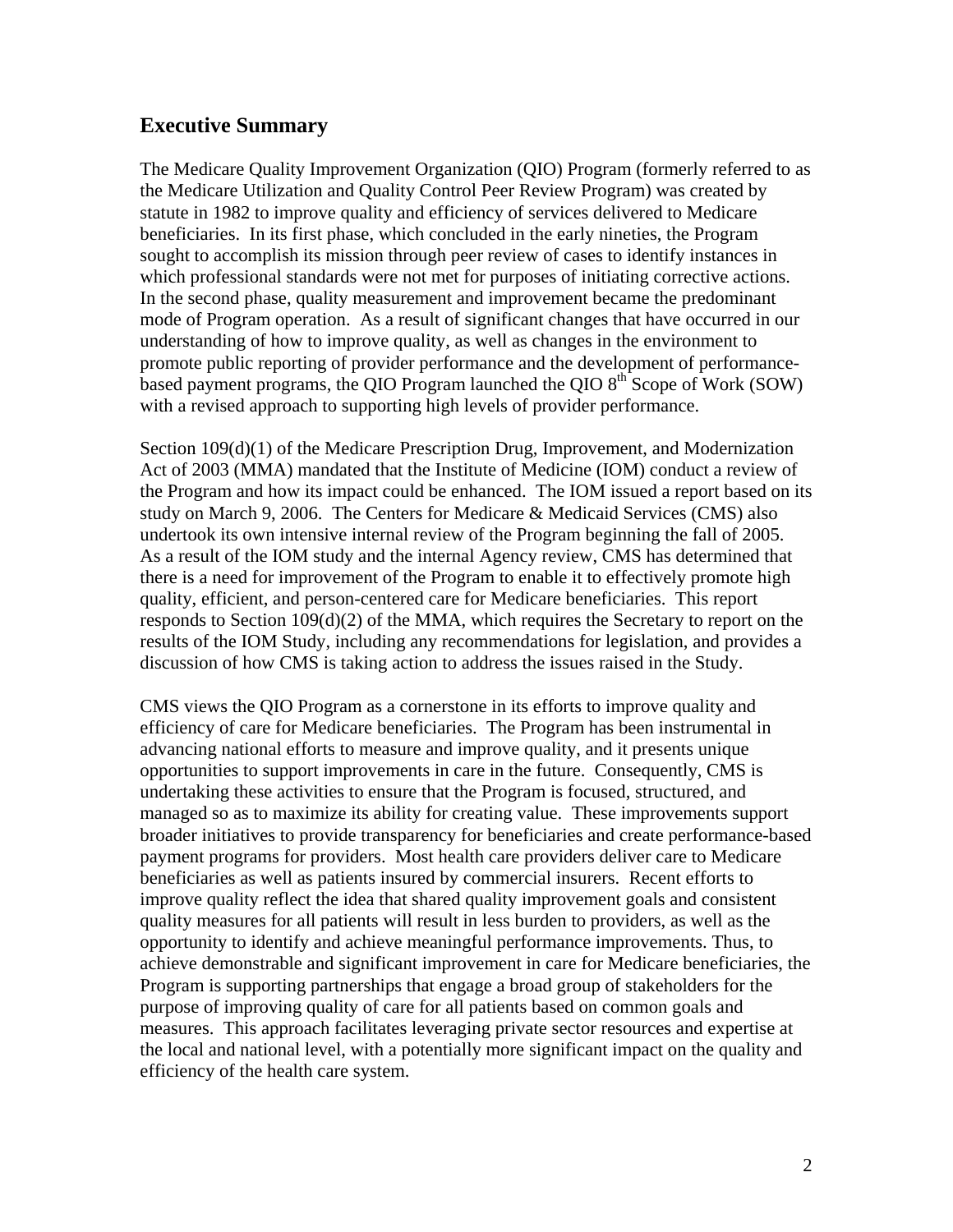CMS' response to the IOM study includes the following important Program improvement actions:

- Strengthening evaluation design to better assess the impact of the Program
- Strengthening financial oversight and establishing requirements for QIO board governance to assure appropriate use of contractor funds and the representation of key constituencies
- Increasing competition for QIO contracts
- Enabling QIOs to release information to beneficiaries about QIO findings related to their complaints
- Directing QIOs to focus on the local achievement of national quality and efficiency goals, to improve care for beneficiaries with significant medical needs
- Directing QIOs to support local initiatives to develop and use information on quality and cost to help beneficiaries, their caregivers, and their health professionals make better choices about their treatment options, and self-care

The paper has three sections. The first provides a brief history of the Program, with an emphasis on recent activities relevant to Program improvement activities. The second describes IOM's mandate under the MMA as well as the IOM recommendations to the QIO Program to enhance its impact. The third summarizes CMS' response to the IOM recommendations. Generally, the IOM recommendations for restructuring and improving the QIO Program are consistent with the improvements that have been undertaken in the QIO Program.As part of CMS' ongoing internal review of the QIO Program**,** CMS will continue to consider the IOM recommendations and make changes as appropriate to the Program.

Also included are two appendices – QIO  $8<sup>th</sup>$  SOW Performance Measures and Proposed QIO Contractor Governance Guidelines.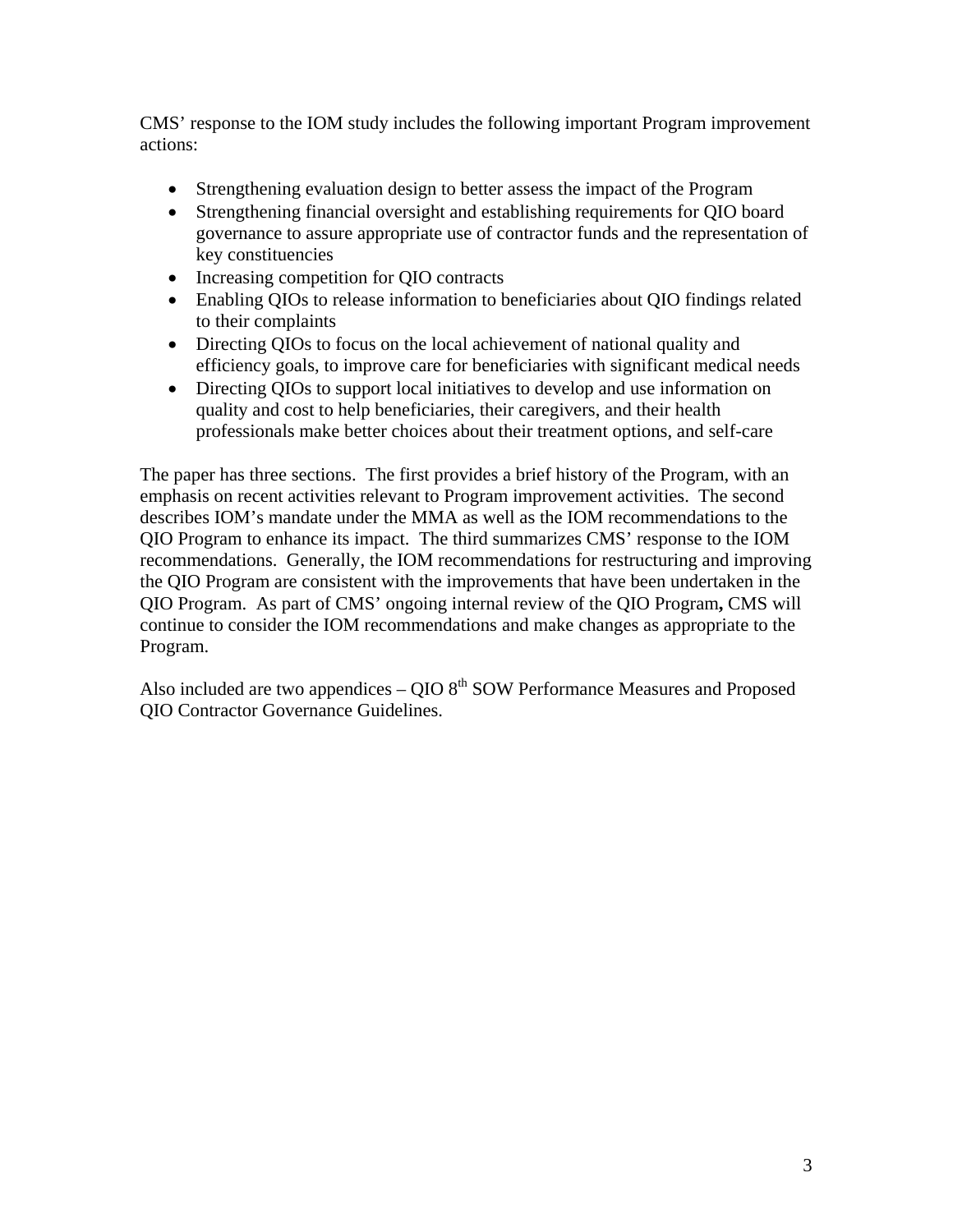# **Section One: Background**

In 1982, Congress established the Medicare Utilization and Quality Control Peer Review Program, which was incorporated into Title XI of the Social Security Act. The purpose of the Program, as stated in Section 1862(g), is to improve the efficiency, effectiveness, economy, and quality of services delivered to Medicare beneficiaries.

Initially, during the Program's first phase, case review by physician peers was the primary method of accomplishing its purpose. Peer Review Organizations (PROs) reviewed cases referred by beneficiaries and providers and selected via sampling to identify instances in which professional standards were not met, and required providers to implement corrective action plans or referred them for sanction proceedings where appropriate. Although case review may have resulted in improvement by individual providers, the improvement was not systematic or measurable, and the reliability of case review determinations was questionable.

In the early nineties, in part in response to the recommendations of a report by the Institute of Medicine (IOM), the Program made a major change in its method. Case review was supplemented by the collection of data for quality measures, and where there was opportunity for improvement, PROs (renamed Quality Improvement Organizations or QIOs several years ago) offered technical assistance to providers. During this second phase of the Program, improvement on quality measures occurred. However, the impact of QIO activities on these improvements was not clear, and in 2003, the MMA mandated a review by the IOM of the Program's effectiveness.

Also over the past decade, the quality improvement landscape in health care has changed dramatically in several respects:

- Gaps in healthcare quality are more widely recognized by policymakers, consumers, and provider organizations. The landmark IOM publication "To Err is Human," that documented safety issues in hospital care, stimulated such recognition.
- The need for more fundamental changes in health care processes and systems to deliver consistent high-quality care is also recognized, again in part as a result of another IOM report, "Crossing the Quality Chasm."
- Movement has begun and momentum has now developed toward consumer choice in healthcare, through public reporting of provider performance and, more recently, performance-based provider payment.

Cognizant of these trends, the Program launched a strategic planning process in preparation for the current contract period (the QIO  $8<sup>th</sup>$  Scope of Work or  $8<sup>th</sup>$  SOW effective in August 2005). Through this process, the Program determined that although improvement had occurred on clinical quality measures during the recent contract periods, there was a need for improvement of the Program if it was to succeed in promoting broader, more rapid improvement that resulted in high levels of quality for Medicare beneficiaries and efficient use of Medicare resources. To accomplish this, CMS planned improvements of QIO quality improvement work in the  $8<sup>th</sup>$  SOW around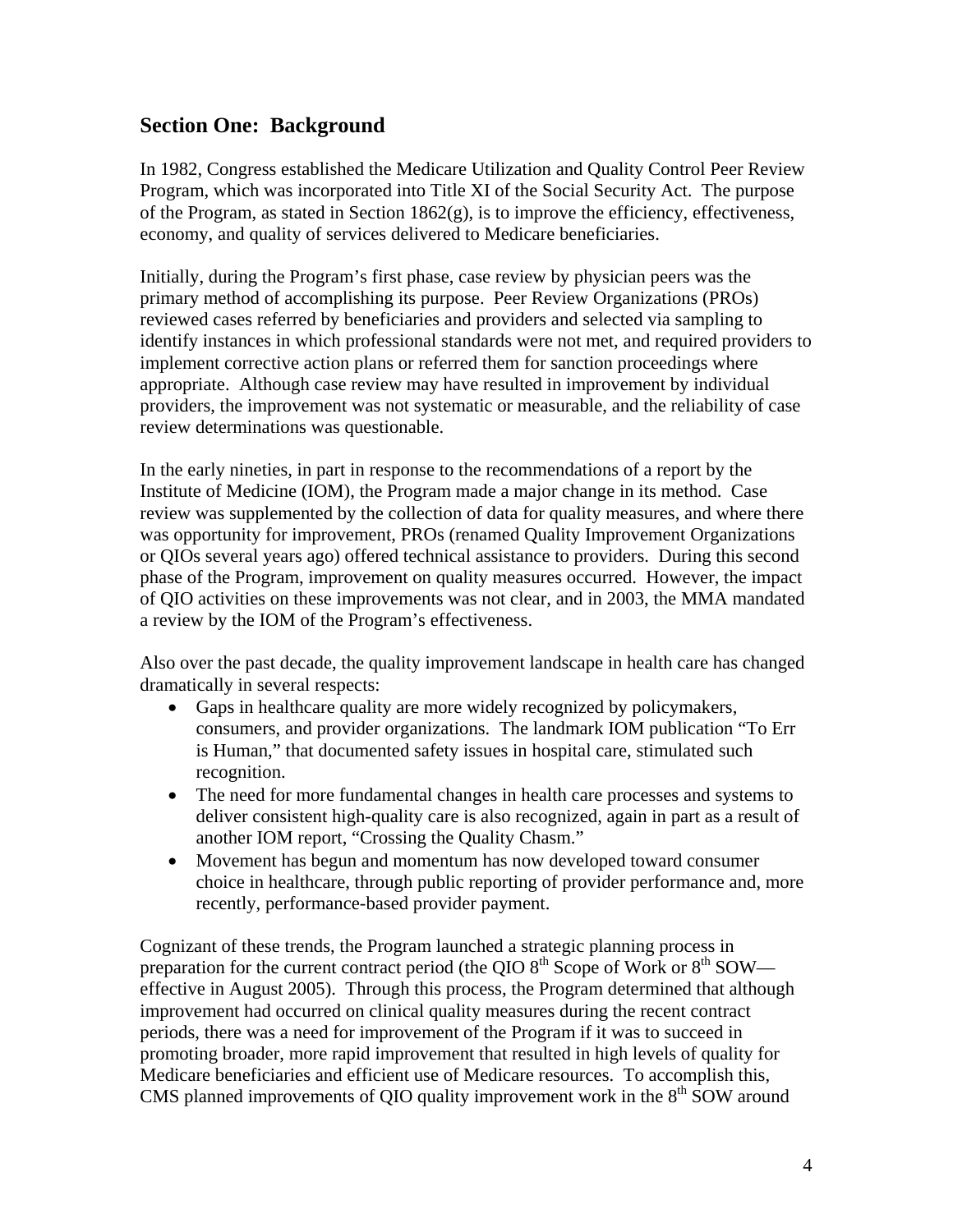the provision of assistance related to four strategies that if adopted by providers can lead to high performance: measurement and reporting of quality, adoption and use of health information technology, redesign of care processes, and change in organizational culture and management.

During the spring of 2005, the Program convened a series of four two-day meetings with providers, accreditors, provider organizations and medical specialty societies, and other government agencies. The meetings were organized by setting: nursing home, home health, hospital, and physician office. Participants made recommendations on settingspecific future quality measurement development, use of the four strategies in improving care, and how the QIO Program should operate to support quality improvement. Participants strongly endorsed the need for the Program to support quality measurement and to improve through the dissemination of information and provision of assistance directly to providers who need it for quality reporting and quality improvement.

Concurrently, CMS expanded its emphasis on demonstrable, systematic quality improvement. The Agency issued, in July 2005, a Quality Improvement Roadmap that included as its aim the provision of "the right care for every person every time." The Roadmap described five activities that CMS will use to achieve this aim:

- Work through partnerships, including within HHS, with other Federal and State agencies, and with nongovernmental partners including health professionals.
- Publish quality measurements and information, including measures directed toward both the beneficiary audience and the professional/provider/purchaser audience.
- Pay in a way that expresses our commitment to supporting providers and practitioners for doing the right thing – improving quality and avoiding unnecessary costs, and promoting competition to improve quality and lower costs – rather than directing more resources to less effective care.
- Assist practitioners and providers in taking the necessary steps to make care more effective and less costly, in particular greater use of effective electronic health systems.
- Become an active partner in driving the creation and use of evidence about the effectiveness of healthcare technologies, to bring effective innovations to patients more rapidly, and to help doctors and patients use the treatments we pay for more effectively.

The Roadmap ensures that the QIOs will play a crucial role in these activities.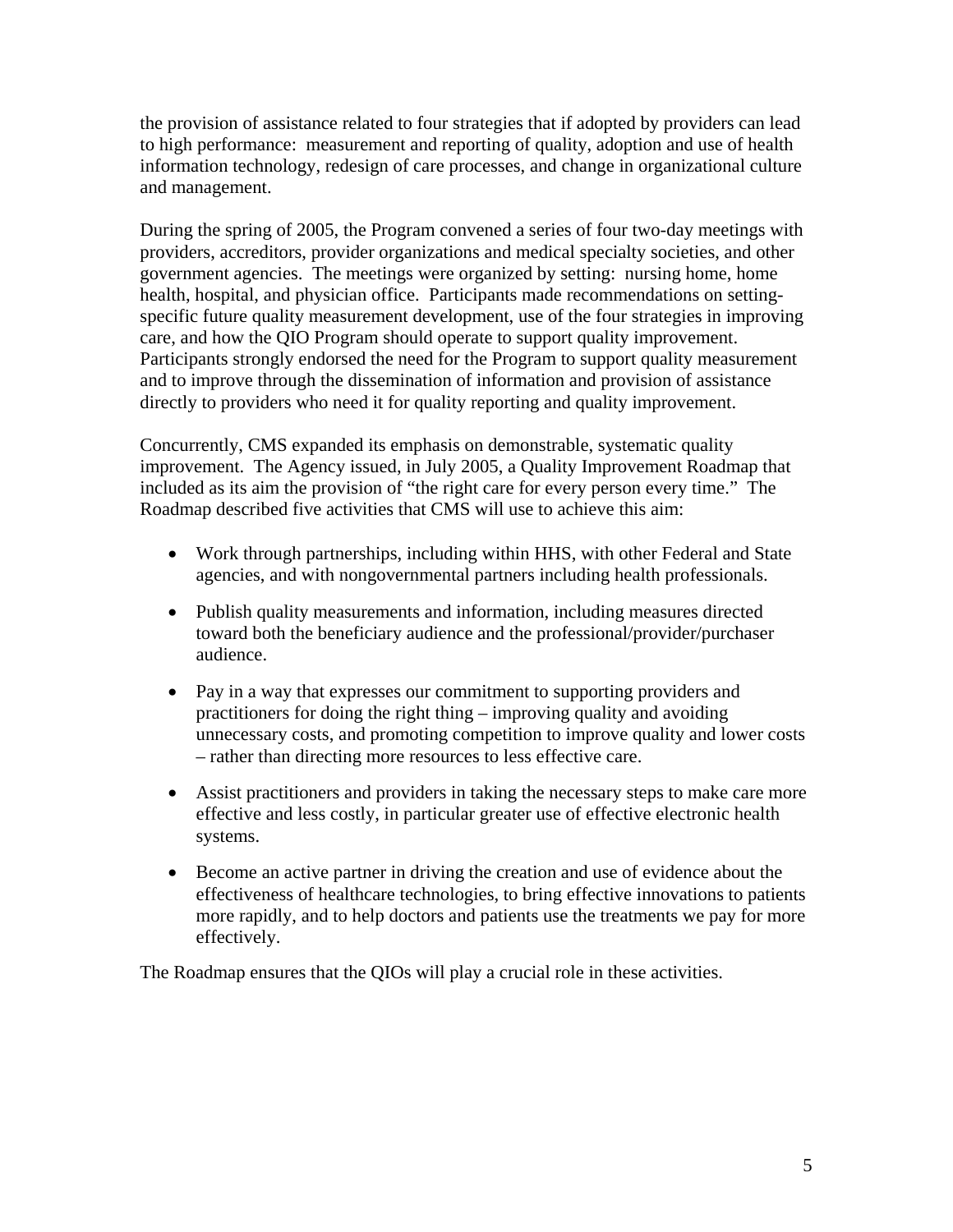The QIO  $8<sup>th</sup>$  SOW was launched in August of 2005. The  $8<sup>th</sup>$  SOW incorporated several features of Program improvement:

- National goals were set, with QIO contracts setting related targets at the state level, based on a focused set of largely publicly-reported measures, and aiming at high levels of performance (see Appendix 1 for 8<sup>th</sup> SOW contract measures)
- QIOs were assessed with respect to their ability to succeed on each contract task, primarily based on  $7<sup>th</sup>$  SOW performance, and those determined to be at risk were required to implement acceptable capability improvement plans
- The award fee structure was enhanced such that most of the award is based on individual QIO performance and the achievement of national goals by the Program
- Program evaluation was strengthened by concentrating most OIO resources on working with identified subsets of providers in each state, with the collection of data on the type and intensity of QIO assistance, and survey information on whether the provider believes that improvement could have been achieved without the assistance
- National contracts for support of QIO work at the state level were restructured and made performance-based, with a new structure for coordination of management and activities

While measurable quality improvements have been occurring in Medicare, concerns have been raised about whether the QIOs are having the greatest impact possible on achieving these improvements. For example, a month prior to the  $8<sup>th</sup>$  SOW launch, an article in the Journal of the American Medical Association raised questions about whether the improvement that had been observed in hospital quality measures in the  $6<sup>th</sup>$  SOW was attributable to the Program. Members of Congress and others have also raised questions about Program management, impact, and the low volume of beneficiary complaint reviews and policies restricting the release of information on the review to the complainant.

Over the past six months, CMS undertook an intensive internal Agency review of the Program and its future. Through this ongoing review, the Agency took a fresh look at what needs to be done to improve the quality and efficiency of care for Medicare beneficiaries. We considered the role that the QIO Program should play in supporting Agency efforts as described in the Quality Improvement Roadmap, particularly related to the Agency's initiatives to modernize Medicare through pay-for-performance and competitive bidding programs. We assessed what changes need to be made to Program management. We have also considered how the Program can support the Presidential initiative to provide better information on quality and cost for health care consumers and providers. Recent efforts to improve quality reflect the idea that shared quality improvement goals and consistent quality measures for all patients will result in less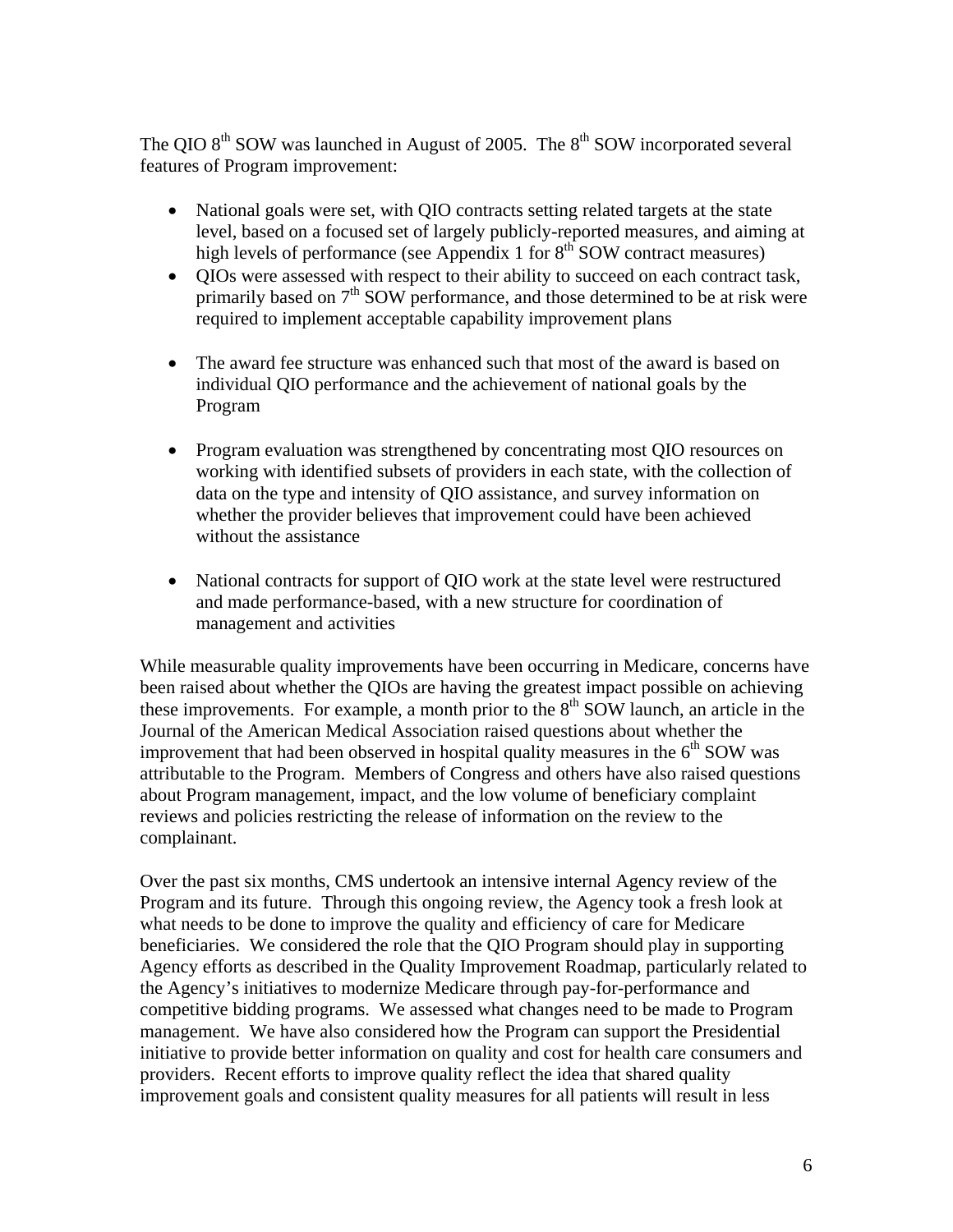burden to providers, as well as the opportunity to identify and achieve meaningful performance improvements. Thus, to achieve demonstrable and significant improvement in care for Medicare beneficiaries, the Program is supporting partnerships that engage a broad group of stakeholders for the purpose of improving quality of care for all patients based on common goals and measures. This approach facilitates leveraging private sector resources and expertise at the local and national level, with a potentially more significant impact on the quality and efficiency of the health care system.

The IOM recommendations for restructuring and improving the QIO Program are generally consistent with the improvements that have been undertaken in the QIO Program. In the next section, we describe the IOM recommendations on different aspects of the QIO Program, and indicate CMS' improvement efforts in these areas. Our ongoing review of the program is expected to produce results that CMS will use to consider possible further improvements to the Program.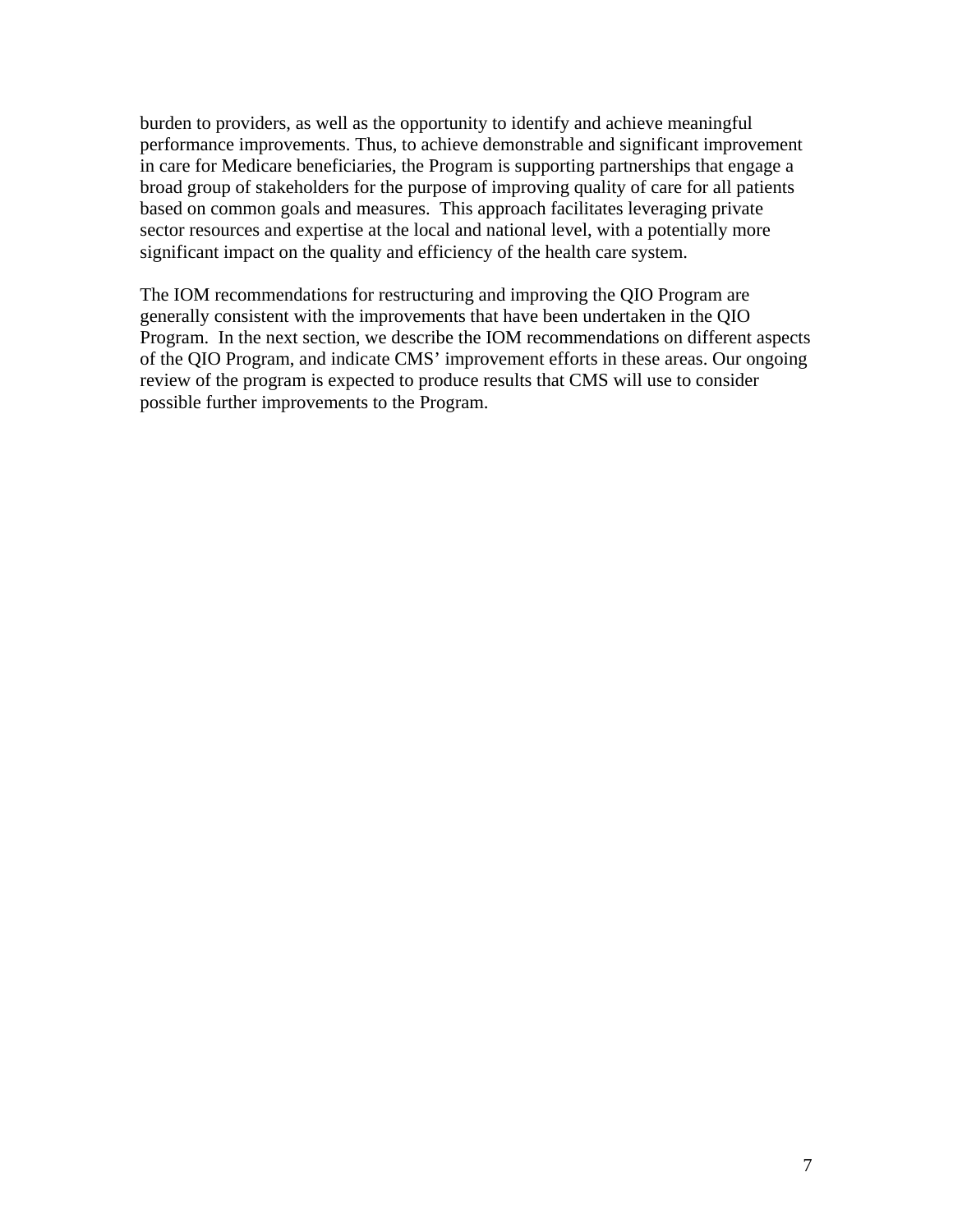# **Section Two: IOM Study and Recommendations**

Section 109 of the Medicare Prescription Drug, Improvement, and Modernization Act of 2003 (MMA) requires the Institute of Medicine (IOM) of the National Academy of Sciences to conduct an evaluation of the program under Part B of Title XI of the SSA, and submit a report on the results of the study, including any recommendations for legislation. The IOM is directed to include in the study a review of the following:

- An overview of the program under such part.
- The duties of organizations with contracts with the Secretary of HHS under such part.
- The extent to which quality improvement organizations improve the quality of care for Medicare beneficiaries.
- The extent to which other entities could perform such quality improvement functions as well as, or better than, QIOs.
- The effectiveness of reviews and other actions conducted by such organizations in carrying out those duties.
- The source and amount of funding for such organizations.
- The conduct of oversight of such organizations.

Section 109 of the MMA also provides that if, based on the IOM study, the Secretary of HHS finds that other entities could improve quality in the Medicare program as well as, or better than, the current quality improvement organizations, the Secretary shall provide for increased competition through the addition of new types of entities which may perform quality improvement functions.

The IOM made recommendations in five areas: focus on quality improvement and performance management; data processing; program management; program evaluation; and, program funding. The recommendations follow:

## **1. Focus on Quality Improvement and Performance Measurement**

Recommendation: The Quality Improvement Organization (QIO) Program must become an integral part of strategies for future performance measurement and improvement in the health care system. The U.S. Congress, the Secretary of HHS, and the Centers for Medicare & Medicaid Services (CMS) should strengthen and reform key dimensions of the QIO program, emphasizing the provision of technical assistance for performance measurement and quality improvement. These changes will enable the program to contribute to improve quality of care for Medicare beneficiaries as they move through multiple health care settings over time.

- Quality improvement should embrace all six aims for health care established by the IOM (safety, effectiveness, patient centeredness, timeliness, efficiency, and equity).
- QIO services should be available to all providers, Medicare Advantage organizations, and prescription drug plans.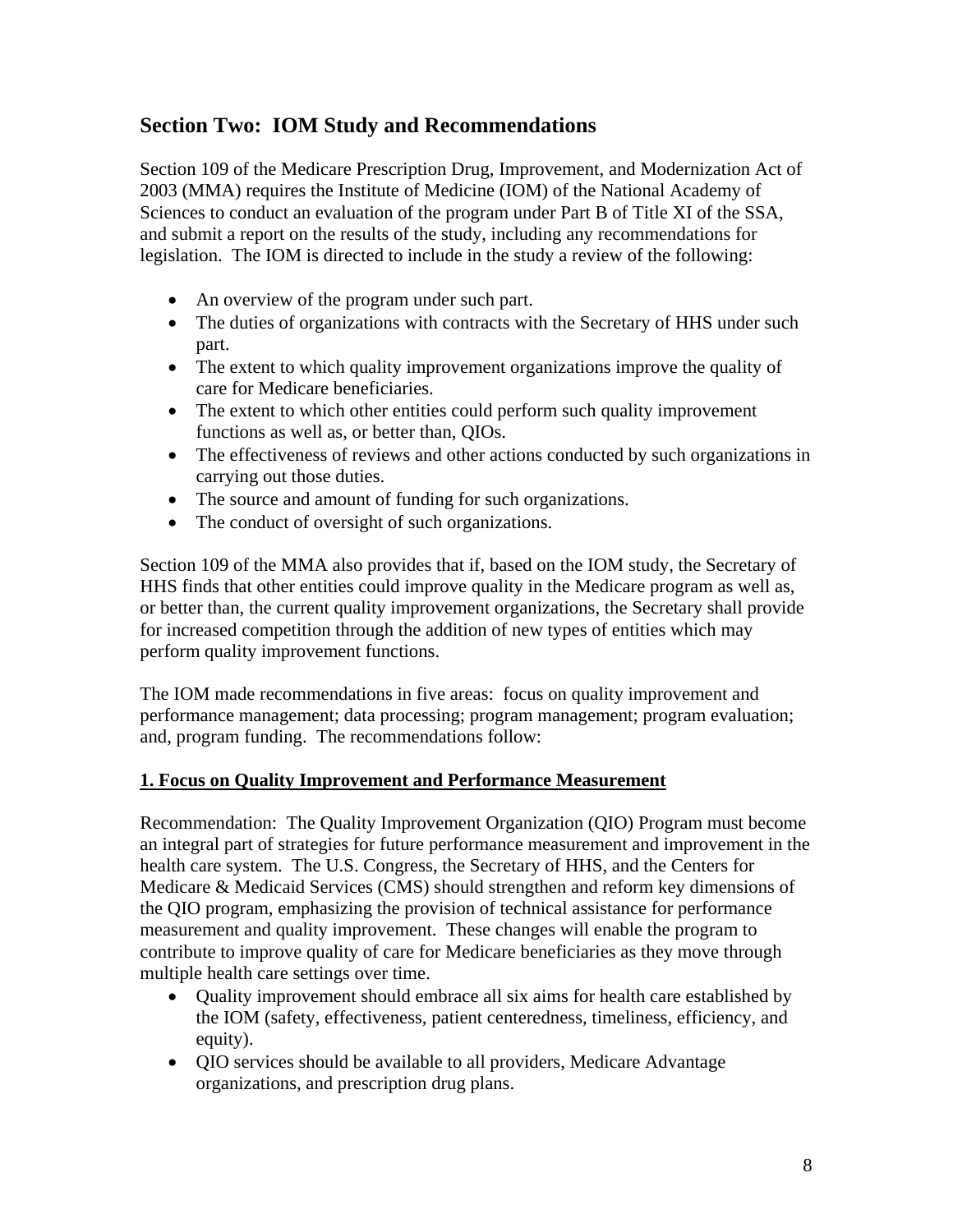- QIO services should emphasize hands-on and other technical assistance aimed at building provider capacity as needed by each provider setting, such as:
	- o Instruction in how to collect, aggregate, and interpret data on the measures to be used for internal quality improvement, public reporting, and payment.
	- o Instruction in how to conduct root-cause analyses and deep case studies of sentinel events or other problems.
	- o Advice and guidance on how to bring about, sustain, and diffuse internal system redesign and process changes, particularly those related to the use of information technology for quality improvement and those that promote care coordination and efficiency through an episode of care.
	- o Improvement of and technical support for the direct role of providers in beneficiary education as an integral component of improved care, better patient experiences, and patient self-management.
	- o Assistance with convening and brokering cooperation among various stakeholders.

Recommendation: Quality Improvement Organizations (QIOs) should actively encourage all providers to pursue quality improvement and should assist those providers requesting technical assistance. If demand exceeds resources, priority should be given to those providers who demonstrate the most need for improvement or who face significant challenges in their efforts to improve quality. CMS should encourage and expect all providers to continuously improve the quality of care for Medicare beneficiaries.

Recommendation: Congress and CMS should strengthen the organizational structure and governance of QIOs to reflect the new, narrower focus on technical assistance for performance measurement and quality improvement. The Congress should eliminate the requirement that QIO governing boards be physician-access or physician-sponsored, while also enhancing the boards' ability to provide oversight and direction. Congress and CMS should improve QIO governance by requiring: (1) broader representation of all stakeholders on QIO boards, including more beneficiaries and consumers with the requisite training and executive-level representatives of providers; (2) expansion of the areas of expertise represented on QIO boards through the inclusion of individuals from various health professional disciplines, group purchasers, and professionals in information management; and (3) greater diversity of quality improvement professionals on QIO boards through the inclusion of experts from outside the health care field and beyond the local community.

- QIO boards should strengthen their committee structures and consider development plans for individual members, implementation of annual performance evaluations, and annual assessments of the board as a whole as well as plans for its improvement.
- Organizations holding QIO contracts should include on their websites a listing of members of their boards of directors, along with information on the compensation provided to those members and the chief executive officer.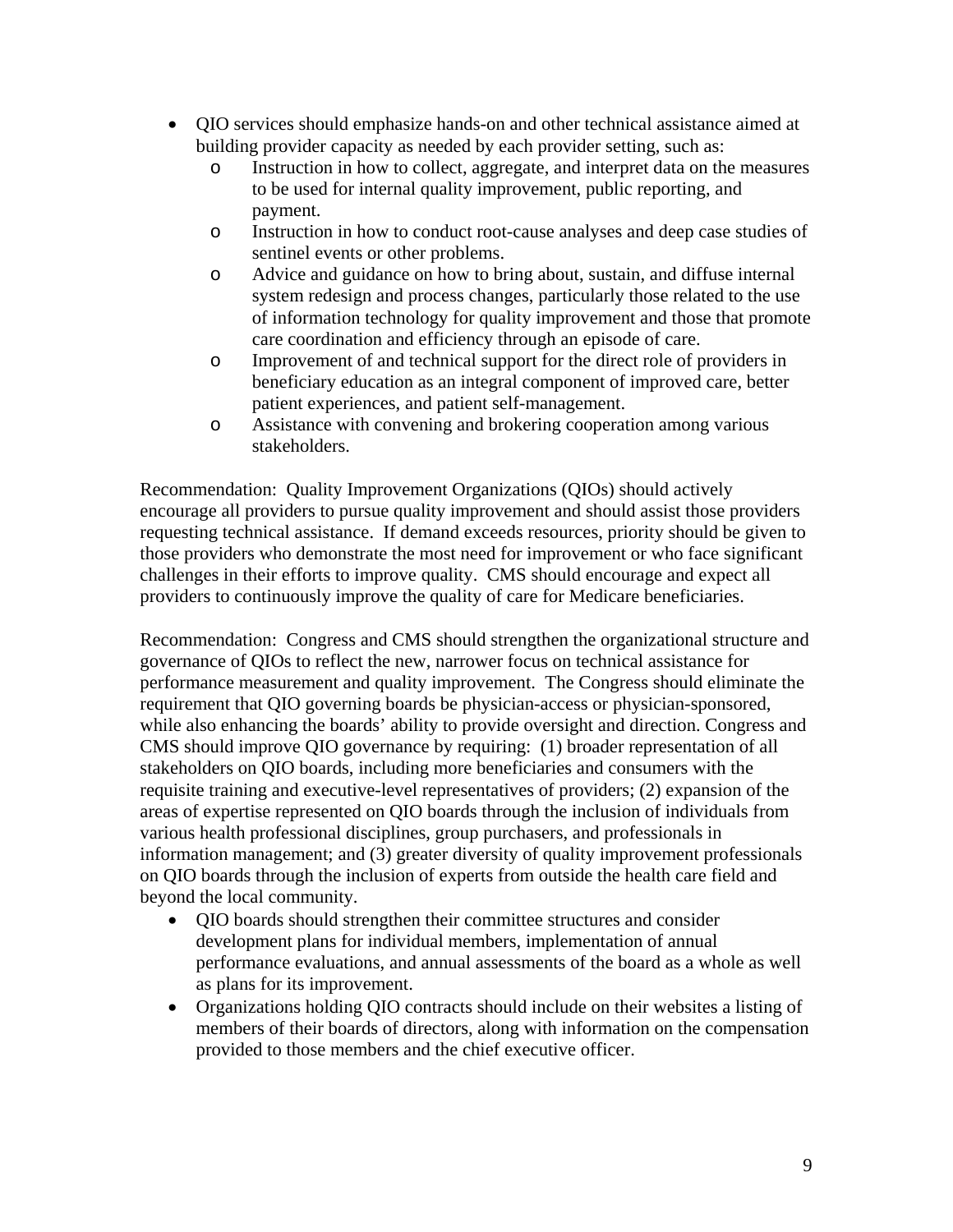Recommendation: Congress and CMS should develop mechanisms other than those already in place to better manage complaints and appeals of Medicare beneficiaries, as well as other case reviews. The QIO in each state should no longer have responsibility for handling beneficiary complaints, appeals, and other case reviews for payment or other purposes.

- Reviews of beneficiary complaints regarding the quality of care received are critical and should be a top priority for contractors that treat the beneficiary as their primary client. CMS should consolidate the review functions into a few regional or national competitive contracts or determine the most appropriate agencies with which to contract for the purpose in each state.
- To handle beneficiaries' appeals concerning coverage and other case reviews more efficiently, CMS could contract at the national or regional level with a limited number of appropriate organizations, such as fiscal intermediaries or individual QIOs.
- This devolution of responsibilities would allow QIOs to concentrate their resources on quality improvement efforts with providers.

# **2. Data Processing**

Recommendation: The Secretary of DHHS and CMS should revise the QIO program's data-handling practices so that data will be available to providers and the QIOs in a timely manner for use in improving services and measuring performance.

- CMS should initiate a comprehensive review of its data-sharing systems, processes, and regulations to identify and correct practices and procedures, including abstraction of medical chart data, that restrict the sharing of data by the QIOs for quality improvement purposes or that inhibit prompt feedback to the QIOs and providers on provider performance.
- The QIO program should support the processes of national reporting of performance measures, data aggregation, data analysis, and feedback.
- The Secretary of DHHS should allow and encourage the sharing of medical claims data when the sharing of such data is not precluded by the privacy protections of the Health Insurance Portability and Accountability Act, as well as the sharing of more detailed complaint-resolution data with complainants.
- CMS should work toward the ultimate goal of integrating more care data from all providers and public and private payers to create both records of patient care over time and population-level data.
- Independently of the core OIO contract, CMS should be responsible for ensuring and auditing the accuracy of data submitted by providers that participate in the Medicare program. Providers should be accountable for the validity and accuracy of the quality measurement data they submit. The QIOs should supply providers with technical assistance to improve the validity and accuracy of the data collected.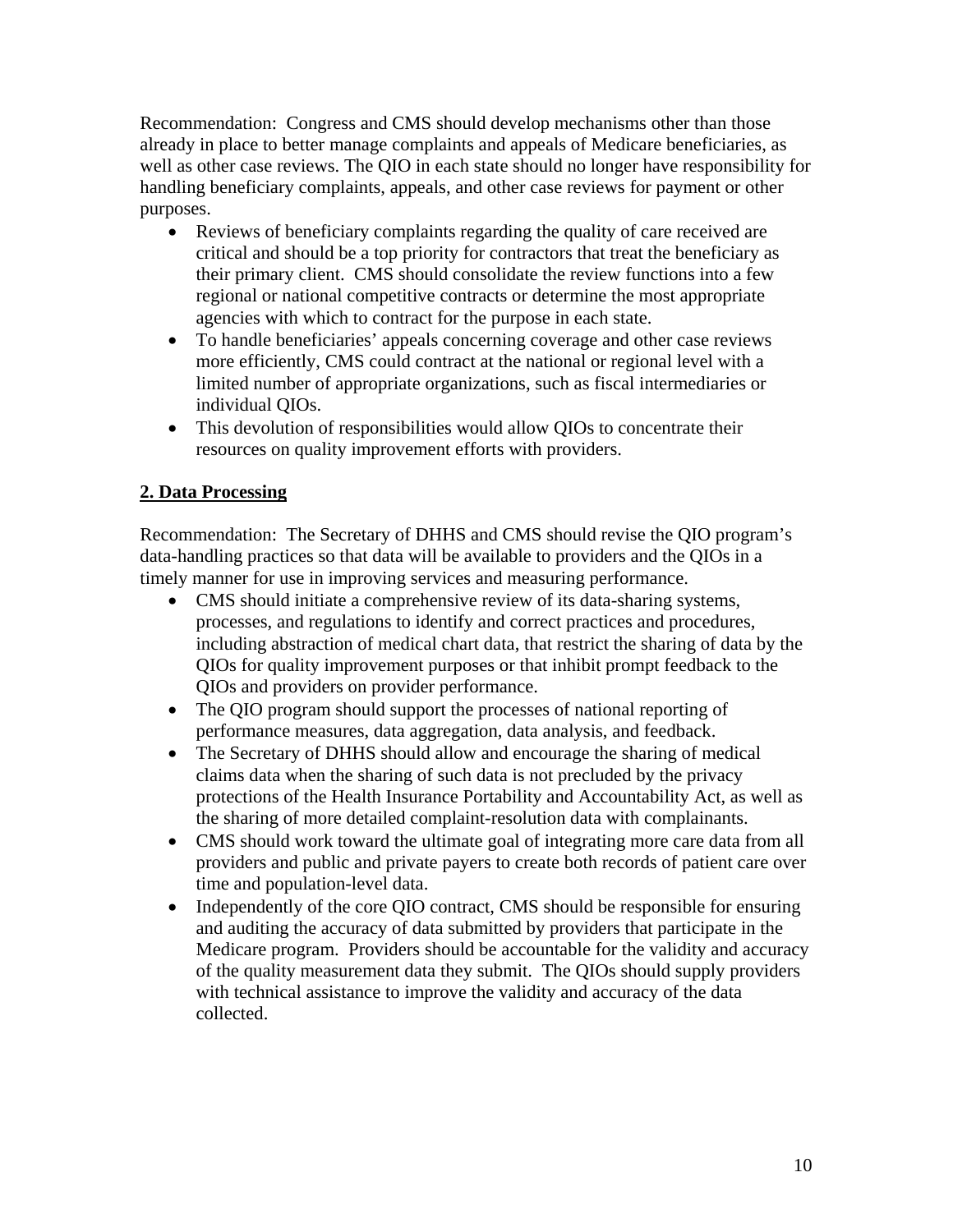## **3. QIO Program Management**

Recommendation: CMS should establish clear goals and strategic priorities for the QIO program. Congress, the Secretary of DHHS, and CMS should improve their management of the QIO program as necessary to support those goals, especially by enhancing contracting processes for the QIO core contract and QIO Support Center (QIOSC) contracts; integrating core, support, and special study contracts within the program; and improving coordination and communication within the program.

- CMS should provide the QIOs with a coherent and feasible scope of work that sets forth clear priorities for quality improvement and performance measurement.
	- o CMS' priorities and planning efforts should focus on integrating QIO collaboration with various types of providers to improve the coordination of patient care across multiple settings.
	- $\overline{a}$  To prepare for the 9<sup>th</sup> scope of work, CMS should consider conducting a national survey of the main provider settings (nursing homes, home health agencies, hospitals, outpatient physician practices, end-stage renal disease facilities, prescription drug plans, and pharmacies) to determine specific unmet needs for technical assistance. Such information might be complemented by information from focus groups conducted with a mix of representatives from the various settings.
	- o The QIO core contracts and the QIOSC contracts should include incentives aimed at promoting a broader transfer of knowledge concerning successful quality improvement interventions and more rapid improvement.
	- o The QIOs should have the resources they need to conduct at least one locally initiated quality improvement project on the basis of demonstrated need and the design and evaluation criteria established by CMS.
- Congress and CMS should change the contract structure for core QIO services for the 9th Scope of Work:
	- o Strong incentives and penalties that reward high performance and penalize poor performance should be included. CMS should encourage sufficient competition for the core contracts to permit the selection of a QIO contractor on the basis of contractor-proposed interim and final performance measures and goals. During the contract period, there should be less process management of internal QIO operations by CMS.
	- o Congress should permit extension of the core contract from 3 to 5 years to allow for the measurement, refinement, and evaluation of technical assistance efforts and the achievement of transformational goals.
	- o There should be greater competition for each new contract. CMS should consider previous experience and performance as a QIO among the selection criteria; demonstrated capacity to support quality improvement on the part of any eligible organization should predominate.
	- o Performance periods should be consistent. All QIOs should begin and end the contract cycle on the same date so the planning, implementation, and evaluation of each scope of work can be applied nationally.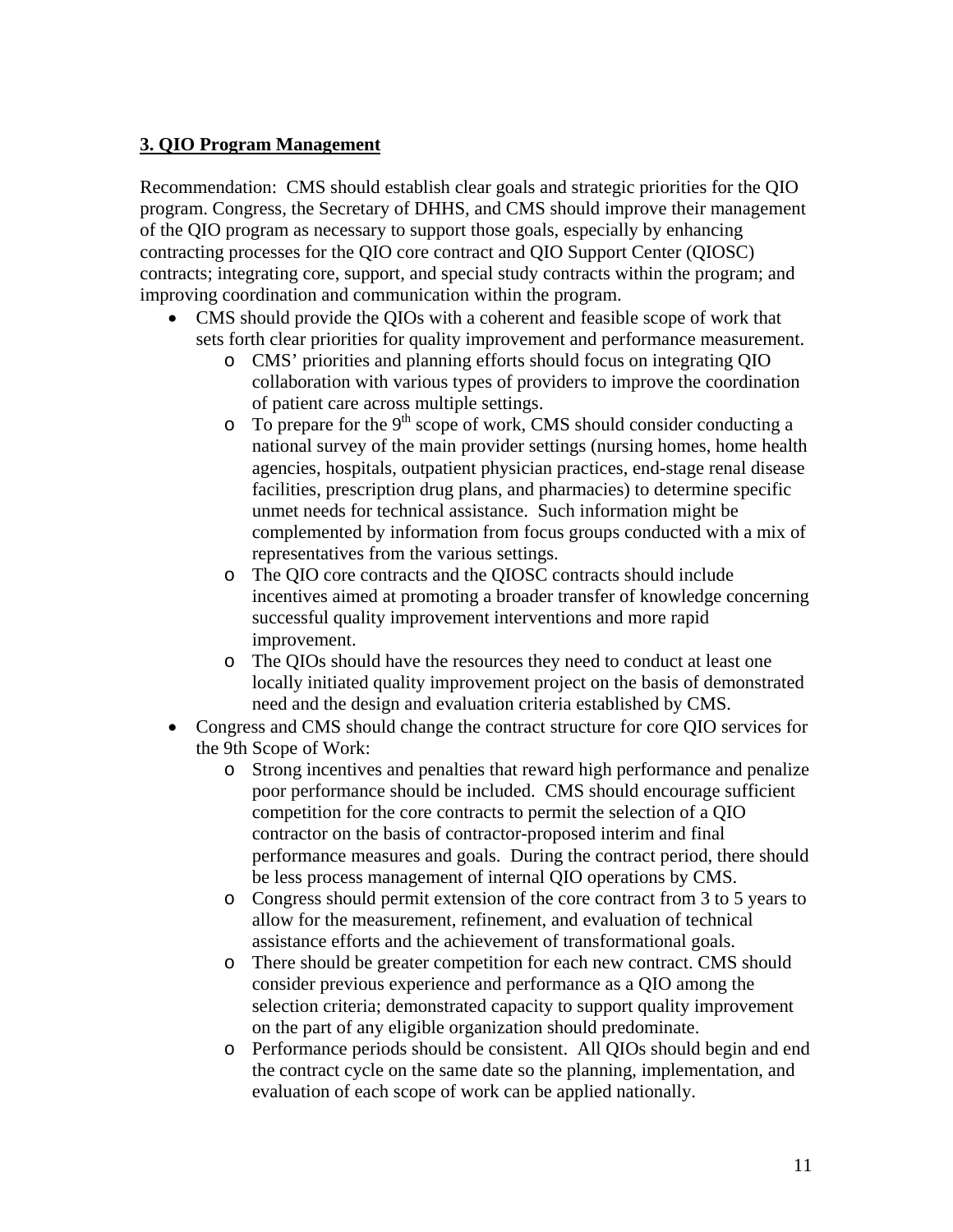- o A timetable should be established for goal setting, program planning, and funding processes for the core QIO contracts. The schedule should ensure that new scopes of work are issued in a timely fashion and that contract and funding levels are developed and finalized so as to allow sufficient time for QIOs and competing organizations to prepare in advance for the new contract without major program and staff disruptions.
- CMS should award OIOSC contracts several months in advance of a new OIO contract cycle to allow for the preparation of tools and materials for QIO use, definition of the required tasks and deliverables that will serve the QIOs and the Government Task Leaders, and inclusion of explicit methods for assessment of the contractor's performance. Congress and CMS should allow entities other than QIOs with expertise in quality improvement to bid on QIOSC contracts; familiarity with QIO work, the capability to carry out the work, and experience in carrying out the required functions should be appropriately weighted when the bids are assessed.
- The QIO core contract and contracts for special studies, support services, and QIOSCs should all reflect the explicit goals and priorities of the program.
- CMS and the Agency for Healthcare Research and Quality should establish ongoing mechanisms for sharing quality improvement knowledge and research results especially through QIOSCs.
- CMS should take steps to improve coordination and communications within the QIO program and with QIOs. In particular, the roles and responsibilities of, and communications among Project Officers, Contract Officers, Government Task Leaders, Scientific Officers, and QIO executives and their staff should be clarified.
	- o CMS should build self-assessment, transparency, clearer communications, and continuous quality improvement into the daily workings of the team overseeing the QIO program, just as the QIOs expect providers to do.
	- o The contracting function should be subordinate to and support the program management and business functions.
	- o Ongoing program evaluations should provide guidance for the continuous improvement of program management, coordination, and communications.

## **4. QIO Program Evaluations**

Recommendation: CMS should develop four types of evaluation to assess the QIO program. CMS should conduct three of these four types of evaluation internally to assess QIO performance against predetermined goals and priorities at the following levels: (1) the program as a whole, (2) individual QIOs with respect to the core contract, and (3) selected quality improvement interventions implemented by QIOs. DHHS should periodically commission the fourth type of evaluation—independent, external evaluations of the QIO program's overall contributions.

• The QIOs should be learning organizations, continually improving the assistance they offer to health care providers. CMS should develop explicit benchmarks for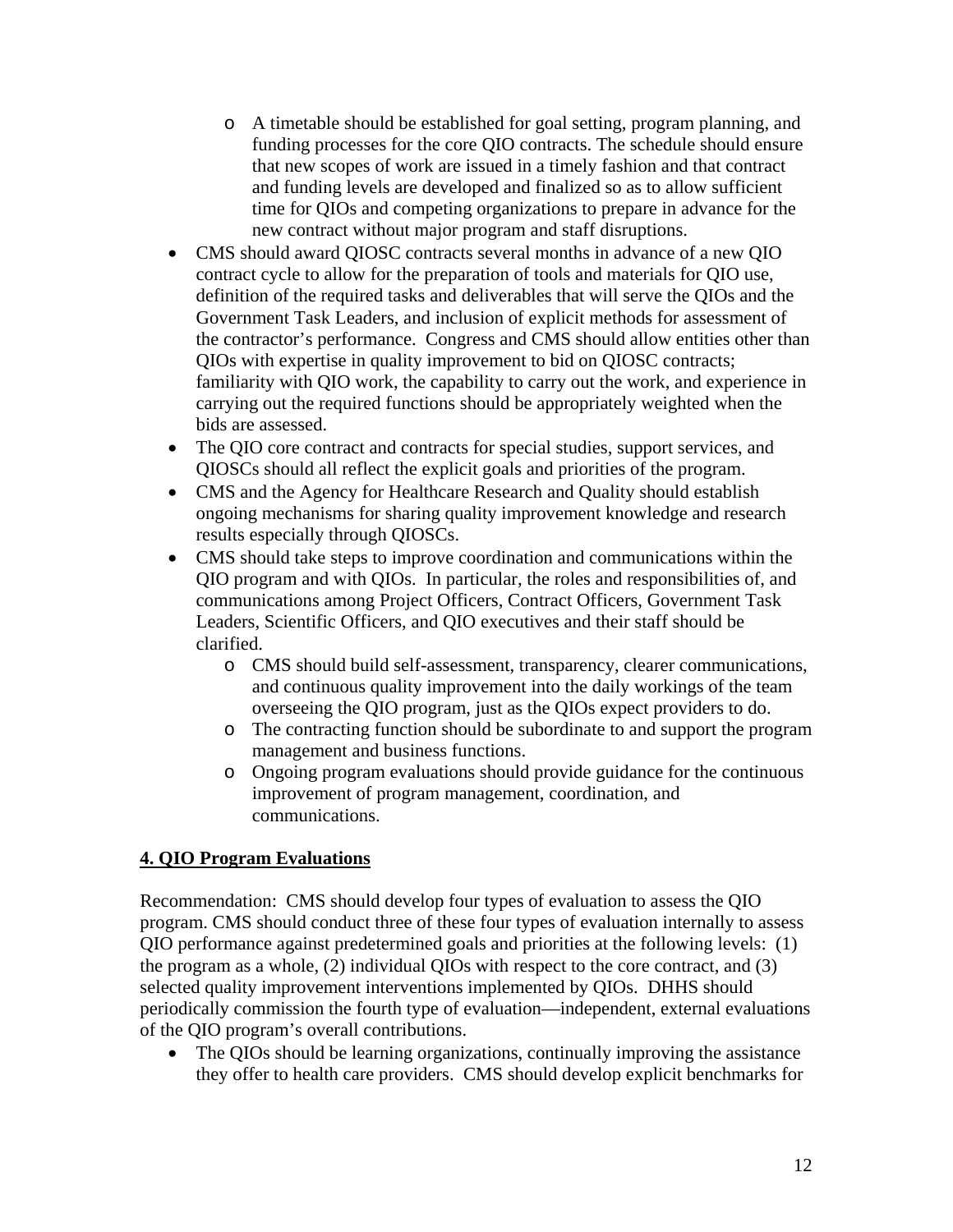use in ongoing measurement of progress on the effectiveness and the costs of the program.

- CMS should form a technical expert panel to offer ongoing guidance on the design of the three types of internal CMS evaluations, including options for identifying optimally performing QIOs, as well as methodologies for attributing quality improvements to the QIO program's interventions.
- CMS should ensure that evaluation of the effectiveness of quality improvement interventions is conducted. The committee suggests that CMS should use the most rigorous evaluation designs practicable, including randomized controlled trials. This approach should also contribute to CMS' overall program evaluation.
	- o Evaluations should include concurrent, qualitative descriptions and assessments of the nuanced nature of the QIOs' role in quality improvement interventions and the roles of other players.
	- o As appropriate, evaluations should be stratified among provider settings and across states and regions.
	- o CMS should assess the cost-effectiveness of each type of intervention to assist with the allocation of resources.
	- o The Secretary of DHHS should allocate adequate funds from the QIO apportionment to carry out, on an ongoing basis, both internal and external evaluations.

# **5. QIO Program Funding**

Recommendation: Congress and the Secretary of DHHS should focus all QIO resources on supporting health care providers' performance measurement and quality improvement efforts. The Secretary should remove from QIO core contracts funds sufficient to support case reviews, appeals, and beneficiary complaints when those functions are devolved to other organizations. The Secretary should increase the remaining funds to allow for inflation, the incorporation of evaluations into all QIO work, the increased numbers of providers and beneficiaries being served, and the labor-intensive nature of technical assistance and quality improvement activities.

- The multiple evaluations undertaken during the  $8<sup>th</sup>$  and  $9<sup>th</sup>$  SOWs should guide future funding decisions, with budget increases or decreases being provided according to the evaluation findings. If the evaluations demonstrate that no positive impact is attributable to the QIO program's efforts, CMS will need to rethink its quality improvement approach and the possible benefit of transitioning funds to an alternative structure and strategy for Medicare.
- Once a national performance measurement and reporting system has been established, its priorities should help guide the funding levels and policy direction of the QIO program, recognizing that adequate funding is necessary to reach the goals set for the QIO program.
- The Secretary of DHHS should ease the conflict-of-interest restriction with regard to supplementing the QIO quality improvement budgets with external funds. Given the limits of federal funding, the QIOs should be allowed to seek funds for quality improvement activities from providers and other organizations as appropriate.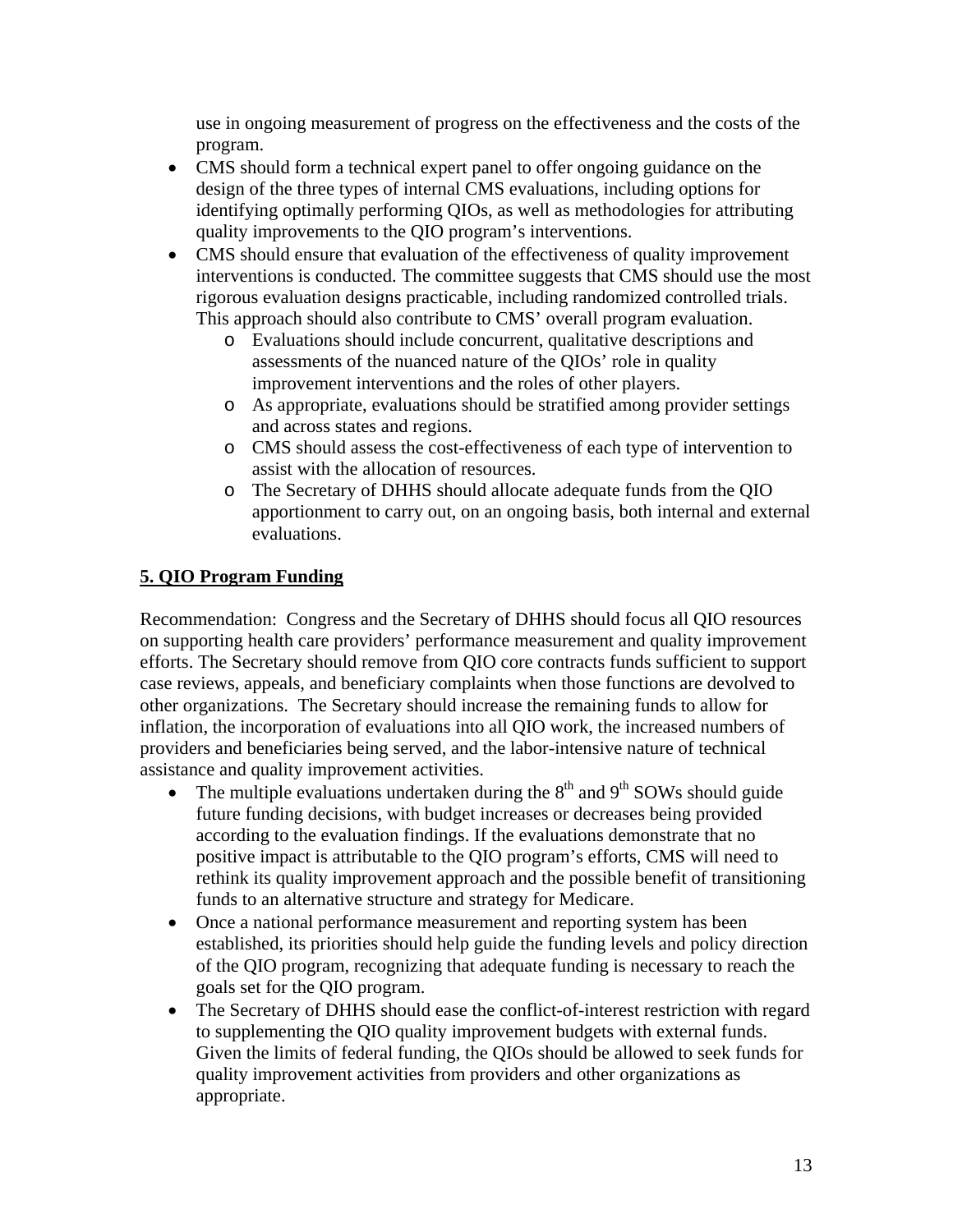# **Section Three: Response to IOM Recommendations**

Following the release of the IOM study, CMS refined its approach to program improvement that resulted from the internal review that the Agency initiated last fall. CMS views the IOM recommendations as generally consistent with the conclusions that arose from this ongoing internal review of the Program. In some areas, there are differences. A summary of CMS' response to the IOM recommendations and a discussion of ongoing CMS activities in each of the five IOM recommendation areas are as follows:

# 1. Focus on Quality Improvement and Performance Measurement

- CMS agrees that the Program should support performance measurement and improvement. We see the Program as an essential component of Agency and Departmental initiatives in transparency and performance-based payment of providers.
- CMS agrees that all providers should be encouraged to measure and improve quality, and that QIOs should provide technical assistance to support such improvement.
- CMS views the change in the requirements for QIO contractors as requiring statutory change, and will explore the inclusion of that in a proposal for statutory change through the established mechanisms for such a proposal.
- CMS agrees that QIO governance requirements should be changed, and will modify current contracts to incorporate such changes.
- CMS views case review, particularly related to beneficiary complaints, as an important part of the Program, and believes that changes to the current structural and confidentiality requirements would necessitate statutory change. CMS will explore the inclusion of that in a proposal for statutory change through the established mechanisms for such a proposal, and will propose regulatory changes as appropriate.

## *Performance Measurement and Improvement*

Over the past several years, improving quality of care for Medicare beneficiaries has become an increasingly important part of CMS' agenda. Since 2002, CMS has supported collaborative quality initiatives in nursing home, home health and hospital settings, with a focus on making publicly available measures of provider performance on quality measures on its Compare website. More recently, the Agency has begun to link these measures to provider reimbursement, with payment related to reporting of quality data by providers, and ultimately to performance on these measures. These efforts are consistent with provisions in section 501(b) of the MMA, and as revised under section 5001(a) of the Deficit Reduction Act of 2006 (DRA). The efforts are also providing further steps toward greater transparency of information on quality and cost for consumers of health care services. They reflect a growing understanding of the importance of quality measurement and improvement to the safety, effectiveness, and patient-centeredness of care for beneficiaries, and to the efficiency of resource use and its impact on the Medicare Trust Fund.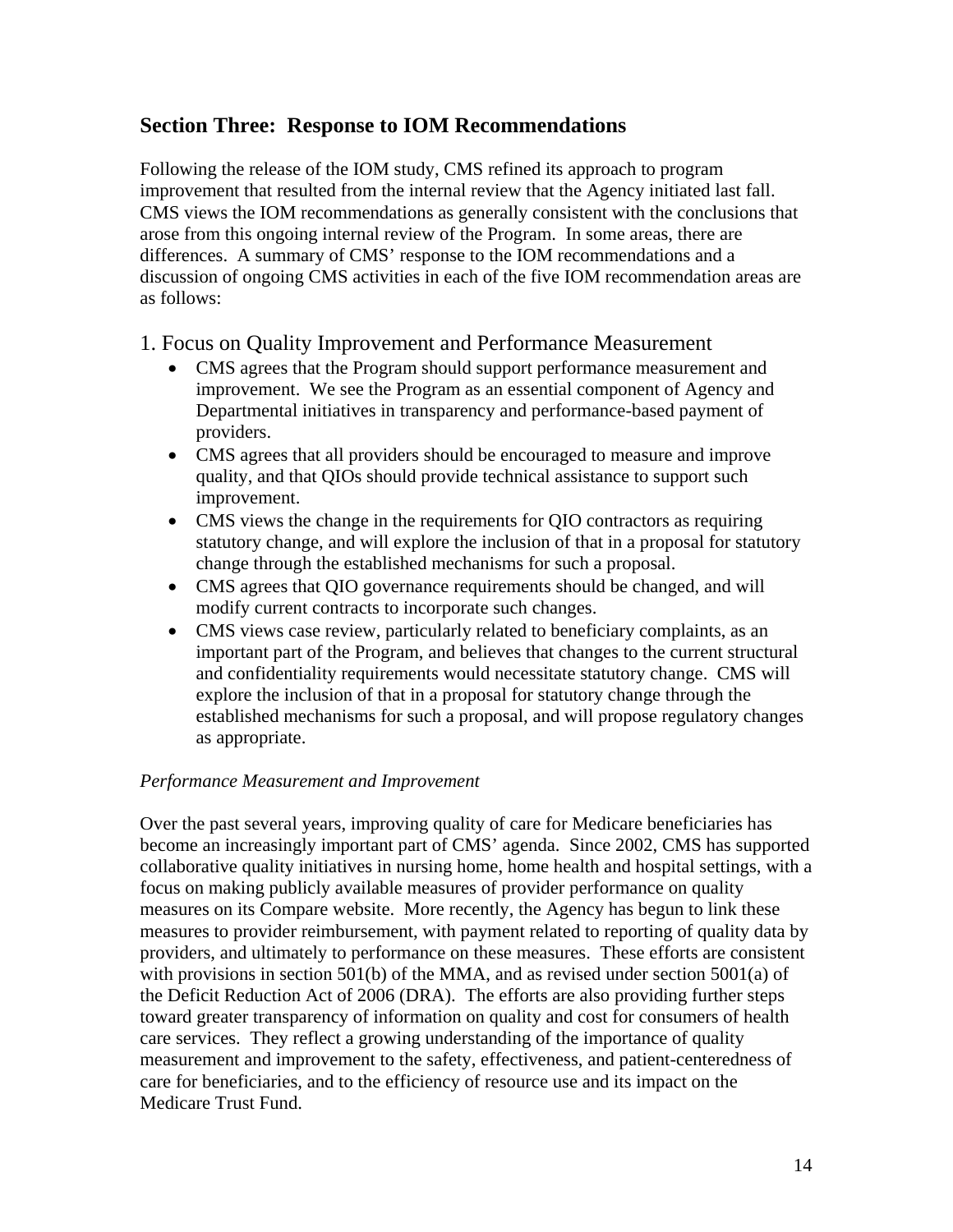In the Quality Roadmap the CMS issued in July 2005, the Agency committed itself to the vision of achieving "the right care for every person every time," where the right care corresponds to the six IOM aims of safety, effectiveness, efficiency, patient-centeredness, timeliness, and equity. The Roadmap identified five activities that it would use in pursuit of this vision:

- Partnerships with governmental agencies and with nongovernmental partners
- Collection and public reporting of quality measurements and information
- Payment policies for providers that are consistent with improving quality and avoiding unnecessary costs
- Assistance to practitioners in improving quality and efficiency, particularly through greater use of effective health information technology.
- Developing and using information about the effectiveness of health care technologies

As CMS pursues these strategies, the need for leadership and support for their implementation will increase. Performance measures, and a reporting infrastructure, will be as increasingly important as public reporting, pay-for-performance, competitive bidding for Medicare services, and other aspects of value-based purchasing expand. These strategies will increase the motivation of providers to improve quality, but help is needed in order for improvement to occur and to reach high levels of performance. This will stimulate need and demand by providers for technical assistance.

The QIO Program is a primary source of leadership and support for implementation of the Quality Improvement Roadmap as it evolves to meet future needs and developments, and particularly for Agency activities related to public reporting and pay-forperformance. The Program is doing this by providing CMS with an infrastructure and field support to lead its efforts to achieve high levels of quality and efficiency in its programs through private-public collaboration on performance measurement and improvement. The Program is accomplishing this through:

- Quality measure development
- An infrastructure that measures data collection, reporting, analysis, and validation
- The development and provision of information on how to improve performance, and the provision of direct technical assistance to providers that seek to improve performance
- The setting of national goals and leadership and support for partnerships and campaigns that seek to achieve them at the national and state levels
- Local and regional quality initiatives that seek to improve quality and efficiency in identified areas of high opportunity and impact
- The provision of information to beneficiaries and the public that supports personcentered care
- The review of beneficiary complaints with an emphasis on promoting transparency of response and improvement activities by providers
- Other case review activities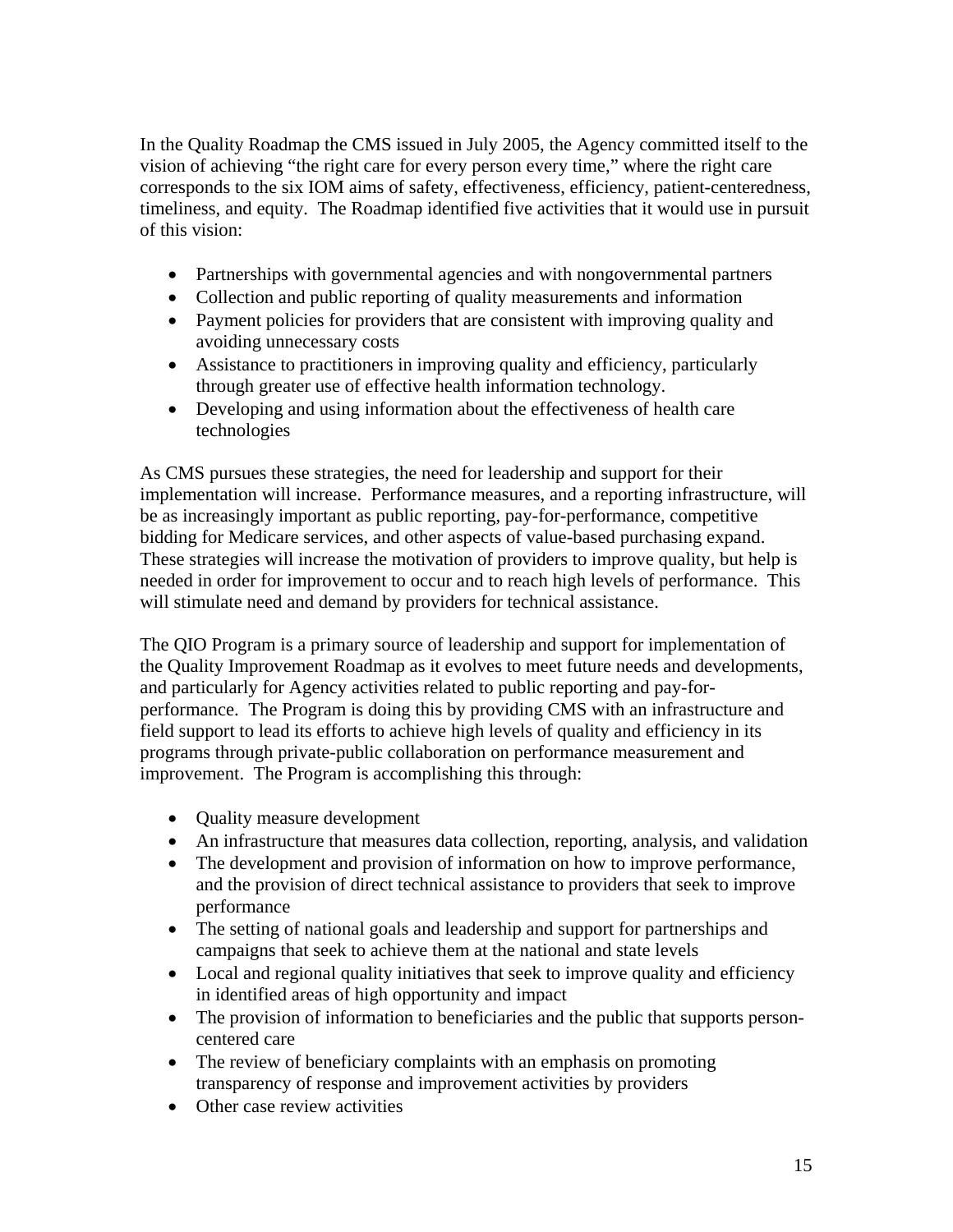- Evaluation of its methods so as to promote learning about how to achieve excellence in care delivery
- Evaluation of its impact on quality and efficiency of care

#### *Measure Development and Reporting Infrastructure*

Many stakeholders have an interest in the development of quality measures and reporting of performance on them by providers. CMS is committed to working in partnership with provider organizations, consumer groups, accreditation organizations, payers, purchasers, other federal agencies, and other stakeholders to increase the availability of measures and performance reporting.

As part of the current quality measurement and reporting activities, the QIO Program is a key source of support for measure development activities. The Program will continue to identify areas in which measure development is needed in order to improve quality and efficiency, and through expert panels and field testing, it will support development and specification of measures in these areas. Other stakeholders are also contributing to such measure development, and the Program contributes to the measures consensus work of the National Quality Forum.

The Program is playing an expanded role in the collection of performance information on an increasing array of quality measures. A substantial part of the data reported in the National Healthcare Quality Report published by the Agency for Healthcare Research and Quality (AHRQ) is supported by Program activities. The Program currently provides the national infrastructure for hospital reporting on quality measures. This infrastructure includes a data collection tool, a channel for data submission, a data repository, data validation, and results reporting to providers and the public. Hospital reporting is linked to payment in the Medicare program, and will form the basis for performance-based payment under Medicare. The Program also supports maintenance of data collection tools, and data warehousing used in nursing home and home health agency public reporting.

On August 22, the President issued an Executive Order directing federal agencies that administer or support health insurance programs to take steps that will result in more complete and open information for consumers. The order requires agencies to take steps to share information about the quality of care delivered by doctors and hospitals, as well as the prices paid to these providers. The order also requires agencies and their health care contractors to promote the use of interoperable health information technology products, so that data can be easily shared. In addition, it requires agencies to offer insurance options that reward consumers who exercise choice among health providers based on value and quality of care.

The QIOs are supporting expanded efforts for quality data reporting, building on privatesector efforts, which are more effective in helping consumers make decisions about their care and in supporting provider efforts to improve care. These new activities include a Medicare pilot project, which will be conducted initially in six regions of the country that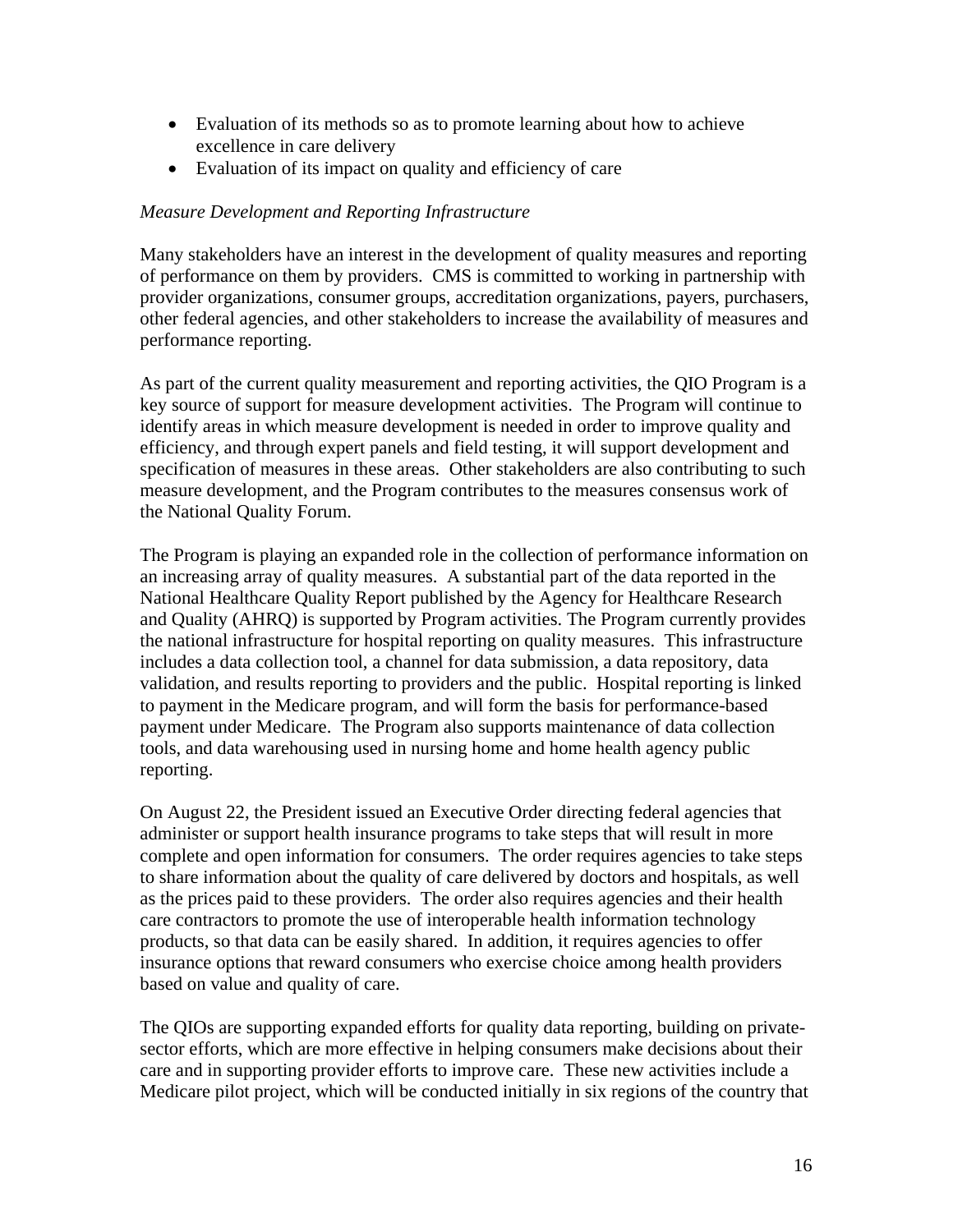will incorporate data from private insurers and Medicaid, as well as Medicare, in providing information on the quality of physician services in those areas to Medicare beneficiaries, and the public generally. Porviders, employers, unions, insurers, and consumer alliances have been cooperating in this Medicare project, which will evaluate effective approaches to measuring quality and costs of care, including innovative approaches to collecting data electronically. The project will also include development, implementation, and expansion of the use of measures that reflect Medicare and non-Medicare patient data, and that as a result are more precise and comprehensive, and less burdensome to providers. In collaboration with AHRQ, and in cooperation with the private sector, the Department expects to promote the expansion of this project to other areas of the country as rapidly as possible.

#### *Technical Assistance*

Achievement of the vision of the right care for every person every time requires a high level of performance by providers. Public reporting and performance-based payment programs also drive and support high performance levels. However, the impact of programs to support and reward better performance is limited by the fact that many providers do not know how to effectively implement needed changes to achieve maximum performance improvement. Innovators and change agents in health care need access to the best ideas, the most useful measures, the most inspiring case studies, and the support of peers.

Over the past decade, the QIO Program has been an important national resource in identifying and spreading best practice information, and in developing the capacity of organizations and providers to use it in improving care. In 2005, the Program brought together providers, provider organizations, accreditors, and other stakeholders in a series of meetings to assess the type of assistance that the Program should provide in the nursing home, home health, hospital, and physician office settings. Two types of assistance were identified: information that providers and other organizations can access and use without QIO involvement, and technical assistance that QIOs offer directly to providers.

The QIO Program has already begun to offer these two types of assistance to providers seeking improvement. Through its website, [www.medqic.org](http://www.medqic.org/), the Program offers comprehensive information and tools related to best practices and ideas for change on a variety of topics in nursing home, home health hospital, and physician office settings. The Program is beginning to make some of this content available through online interactive support. This enables providers to directly access information that helps them improve care, and is also available to other organizations that work with providers on improvement, such as provider trade organizations, medical specialty societies, and private sources of assistance and consulting.

The bulk of Program resources in the  $8<sup>th</sup>$  SOW are committed to offering providers direct assistance in the form of learning collaboratives and consultative assistance. QIOs in each state are helping providers make changes needed to achieve high levels of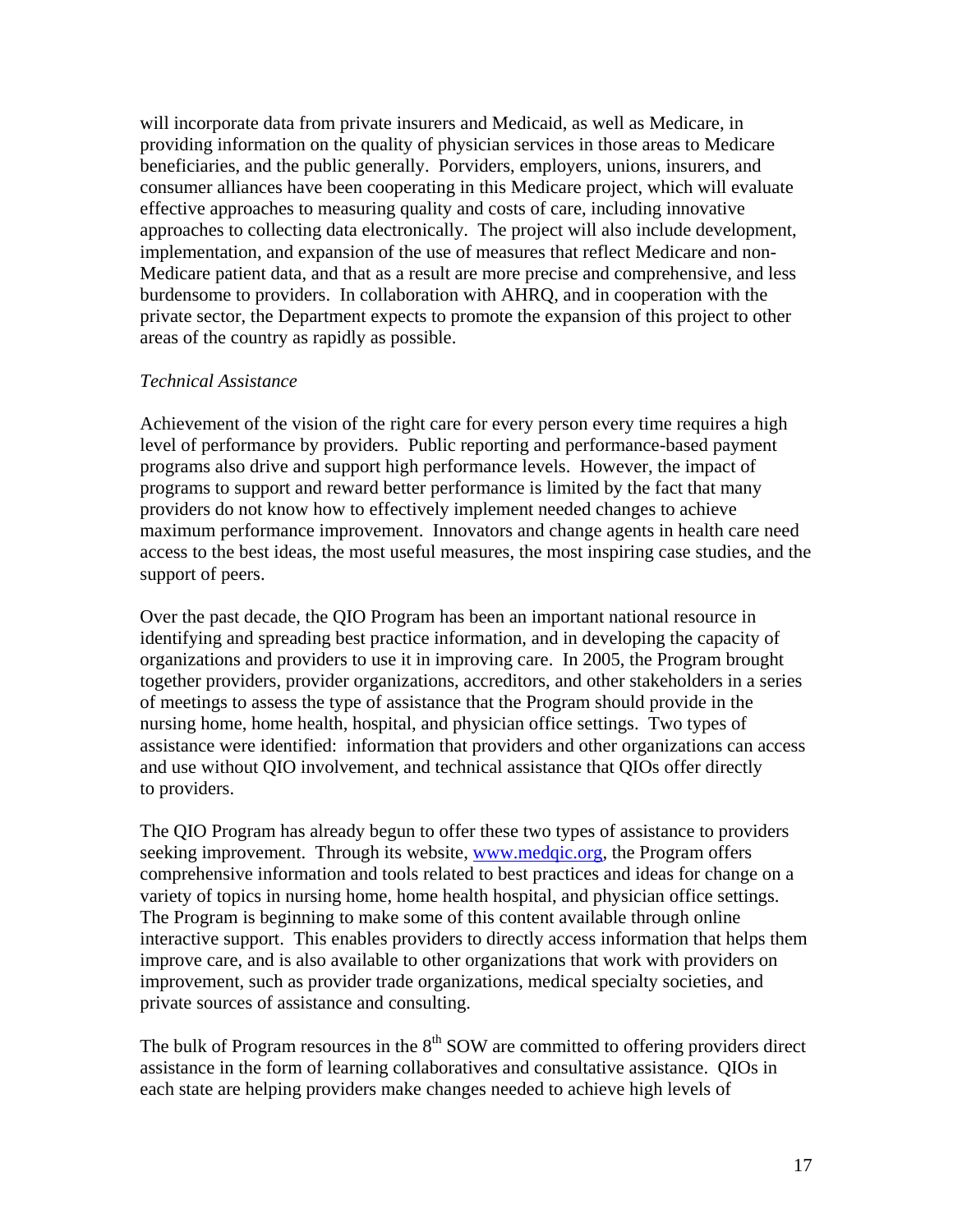performance in nursing homes, home health care, hospitals, and physician offices on measures of performance that are specified in the QIO contract (see Appendix 1).

In order for providers to achieve high levels of performance, fundamental changes in how they provide care are often needed. The QIO Program is using its resources to help providers implement four strategies that can yield high performance: measurement and reporting, adoption and use of health information technology, redesign of care processes, and changes to organizational culture and management. These transformational strategies differ from the incremental changes that QIOs promoted in the past, and are needed if providers are to achieve high performance.

In offering assistance, the QIO Program must make choices about where to commit resources. Support for the Quality Improvement Roadmap vision means helping providers offer care that is safe, effective, efficient, patient-centered, timely, and equitable. During its second phase, the Program focused largely on effectiveness of care, with a more recent emphasis on safety in hospitals. Increasingly, the Program will add support for patient-centeredness, equity, and efficiency.

With rising costs, efficiency of resource use is critical to the future of the Medicare program. Quality improvement has the potential for improving resource use by promoting evidence-based care and reducing overuse of services, preventing complications and adverse events, and improving the ability of patients to manage their conditions. This especially includes improvements in the coordination of care for patients with multiple illnesses or end-stage renal disease. The QIO Program has the potential to make a substantial contribution to efficiency of resource use in Medicare, and investments in the QIO Program will increasingly focus in areas where their costs can be substantially offset by quality improvements that increase efficiency.

The Program is currently in the process of contracting for special projects that will develop the evidence base for improving quality and efficiency for the Medicare population. Projects include:

- Preventing hospital admission for patients in nursing homes;
- Improving transitions of care for patients moving across settings;
- Measuring and improving palliative and hospice care; and
- Improving the quality and efficiency of care for patients with multiple chronic illnesses.

The Program must also make choices about which providers to assist. In the first phase of the Program, case review was used to identify providers with deficiencies, who were expected to undertake corrective action plans. In the second phase, QIOs made a decision about which providers to work with based on an assessment of those who could make the most improvement. The Program will continue to seek to support all providers who request help in measuring and improving performance, using either or both of the two types of assistance. In prioritizing resources, the Program will continue to use capability for improvement as a criterion for receipt of assistance, but this will be considered in the context of need for assistance (whether the provider could improve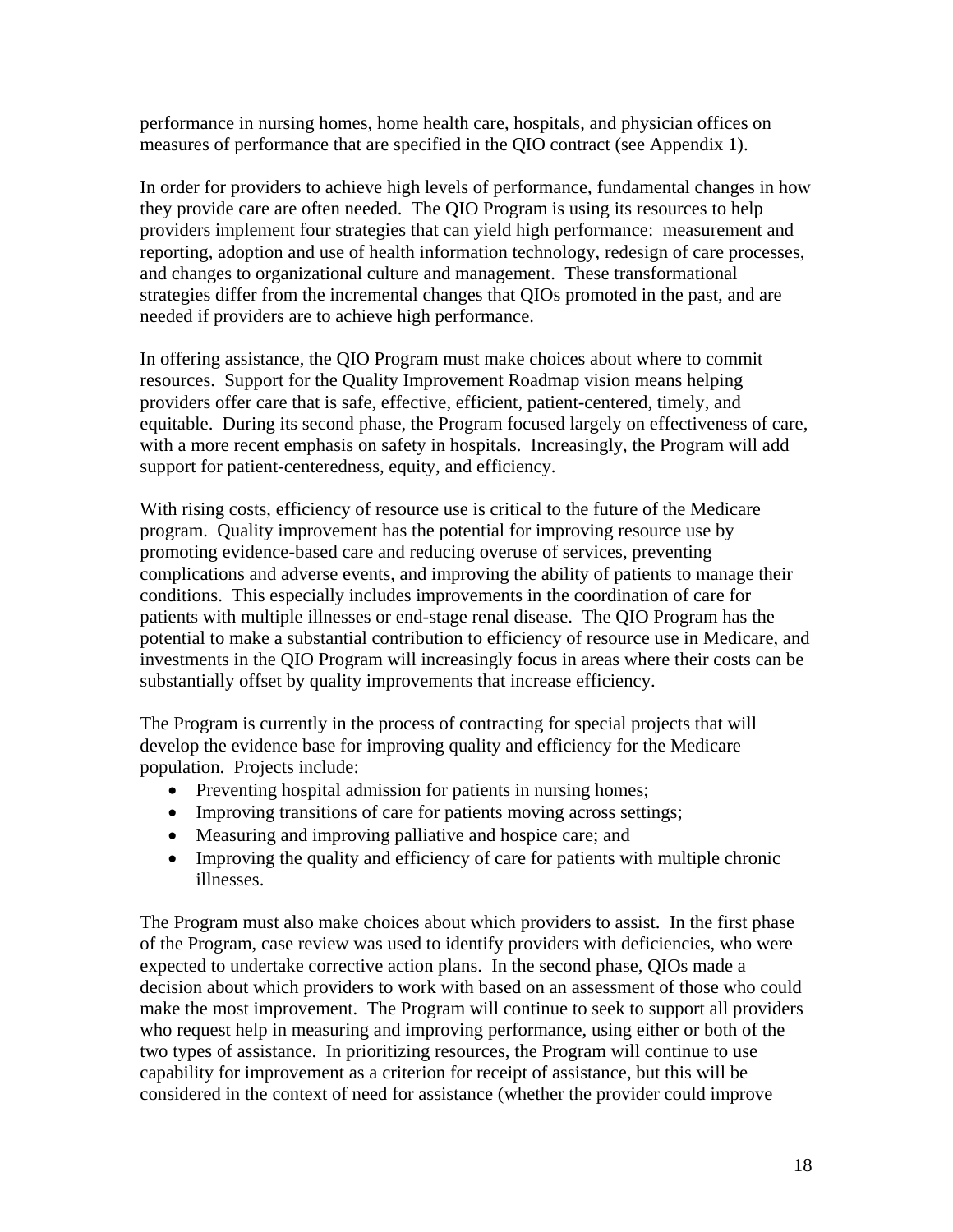using internal or other non-QIO resources), opportunity for improvement (gap between current and ideal performance), and design considerations related to Program evaluation.

#### *Support for National Goals and Partnerships*

The Quality Improvement Roadmap highlights partnerships between CMS and other stakeholders as a critical component of Agency efforts to improve quality and efficiency. CMS works closely with provider organizations, medical societies, accreditors, purchasers, payers, business coalitions, consumer groups, and other federal agencies in developing its quality initiatives. The QIO Program has played a significant role in such partnerships. The Program has led and supported nursing home, home health, hospital, and ambulatory care initiatives at the national and state level, and will continue to do so.

Since 1999, CMS has set goals for quality of care for Medicare beneficiaries in compliance with the Government Performance Results Act (GPRA). Current goals relate to such measures as nursing home pressure ulcers, nursing home restraints, influenza immunization, mammography, diabetic care, surgical infection prevention, and use of fistulas for dialysis access.

CMS is committed to expanding its role in setting of goals for the Medicare Program in conjunction with other federal agencies and stakeholders. Such goals are a critical component of the Agency's efforts to move from volume- and intensity-based payments to financial support that is based on patient need and quality of care. Some goals will be embedded in national campaigns that set specific targets for achieving measurable results within defined periods of a year or two. CMS is planning a Nursing Home Campaign the goal of which is to monitor key indicators of nursing home care quality, promote excellence in care giving for nursing home residents, and acknowledge the critical role of nursing home staff in providing that care. Specifically, the Nursing Home Campaign will assess progress toward achieving the following measurable goals:

- 1. Reducing high risk pressure ulcers;
- 2. Reducing the use of daily physical restraints;
- 3. Improving pain management for longer term nursing home residents;
- 4. Improving pain management for short stay, post-acute nursing home residents;
- 5. Establishing individual targets for improving quality;
- 6. Assessing resident and family satisfaction with the quality of care;
- 7. Increasing staff retention; and
- 8. Improving consistent assignment of nursing home staff, so that residents regularly receive care from the same caregivers.

Most health care providers deliver care to Medicare beneficiaries as well as patients insured by commercial insurers. Recent efforts to improve quality reflect the idea that shared quality improvement goals and consistent quality measures for all patients will result in less burden on providers, as well as the opportunity to identify and achieve meaningful performance improvements. Thus, to achieve demonstrable and significant improvement in care for Medicare beneficiaries, the Program is supporting partnerships that engage a broad group of stakeholders for the purpose of improving quality of care for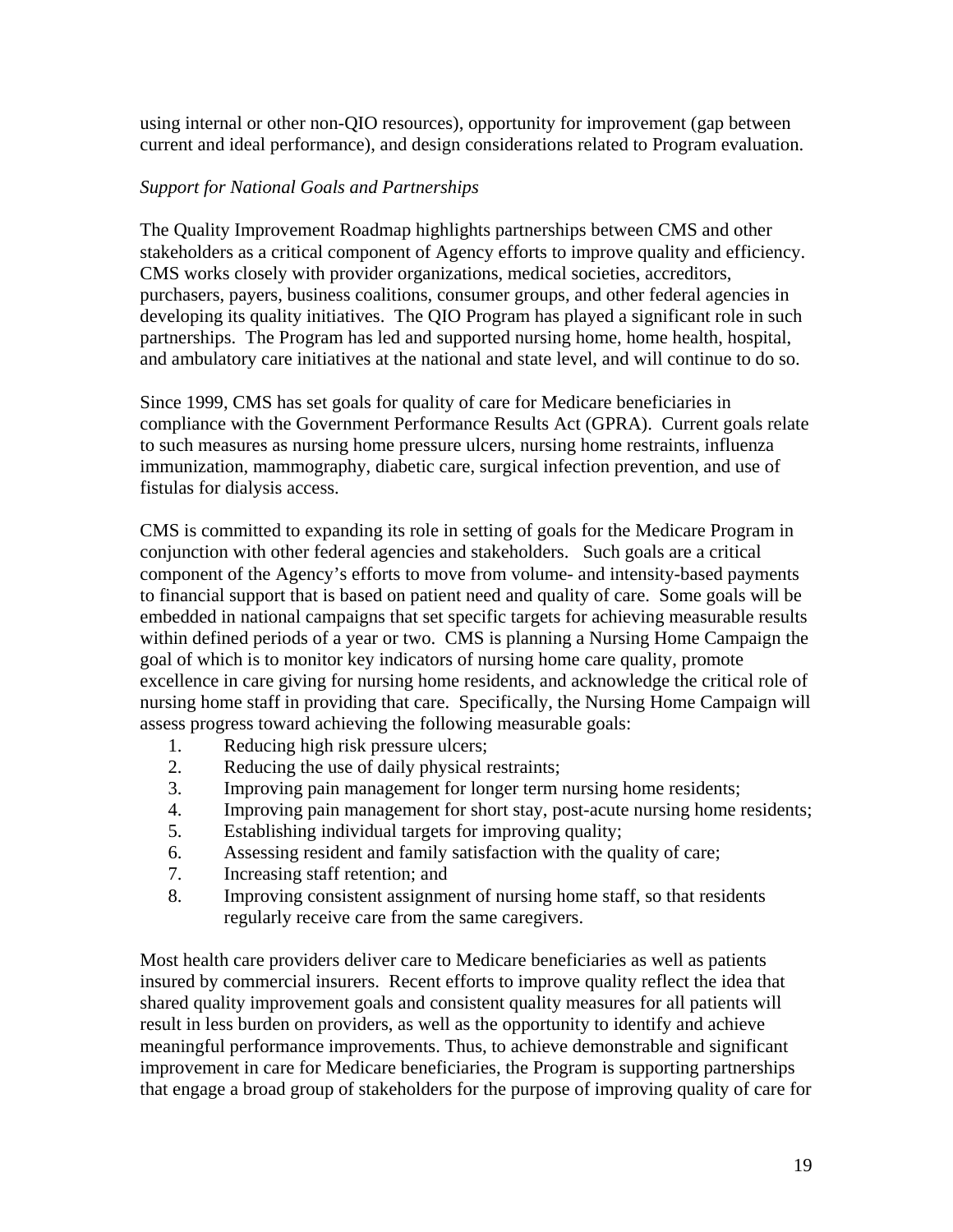all patients based on common goals and measures. This approach facilitates leveraging private sector resources and expertise at the local and national level, with a potentially more significant impact on the quality and efficiency of the health care system. The QIO Program sets targets for improvement at the state level for each QIO during each contract period. In the  $8<sup>th</sup>$  SOW, these goals were formulated so as to achieve Program-level performance targets. In some cases, these goals were also formulated on the basis of recommendations from technical expert panels convened under special QIO contract.

Future QIO Program goals will be based on the Agency's expanded goal-setting process, on expert input. Some QIO Program goals will also be derived from national campaigns. The QIO will be responsible for developing state-specific plans for achieving targets, and for tracking provider-specific performance and progress in implementing changes that are needed to achieve high levels of performance, as well as for providing technical assistance to providers. Program goals at the state level will be specified in QIO contracts.

#### *Support for Local/Regional Initiatives*

Over the past several scopes of work, QIOs have had the ability to propose projects that they believe address local opportunities in specified areas, such as nursing home and home care in the  $6<sup>th</sup>$  SOW, healthcare disparities focused on underserved populations in the  $6<sup>th</sup>$  and  $7<sup>th</sup>$  SOWs, hospital payment error in the  $7<sup>th</sup>$  and  $8<sup>th</sup>$  SOWs, and Part D services in the  $8<sup>th</sup>$  SOW. Additionally, there has been opportunity for QIOs to propose projects for special funding outside of the "core" QIO contract. Most of the resources in the Program, however, have been devoted to funding the work of the core contract, and the tasks in the contract have generally been required in all states. This has the advantage of creating consistency across states in the content of QIO work. It has the disadvantage, however, of reducing the opportunity for applying funds to areas of specific opportunity for impact.

The QIO program is expanding its role in producing comprehensive quality measures. CMS will identify topics and measures on which improvement is a priority, to achieve national goals, to reduce regional variation, or to impact efficiency of resource use. The Program will invite contractors to submit proposals for projects to achieve improvement in these areas, and will award these contracts based on projected impact and contractor ability. CMS will assure those who submit proposals will be evaluated in a systematic manner, consistent with other proposals submitted to the Department, and submitters will be notified in a timely manner of the results of the review or the status of the project. Additionally, QIOs and other entities may submit proposals for local/regional projects that impact quality and efficiency of care for Medicare beneficiaries. The local/regional initiatives will be expected to promote person-centered care.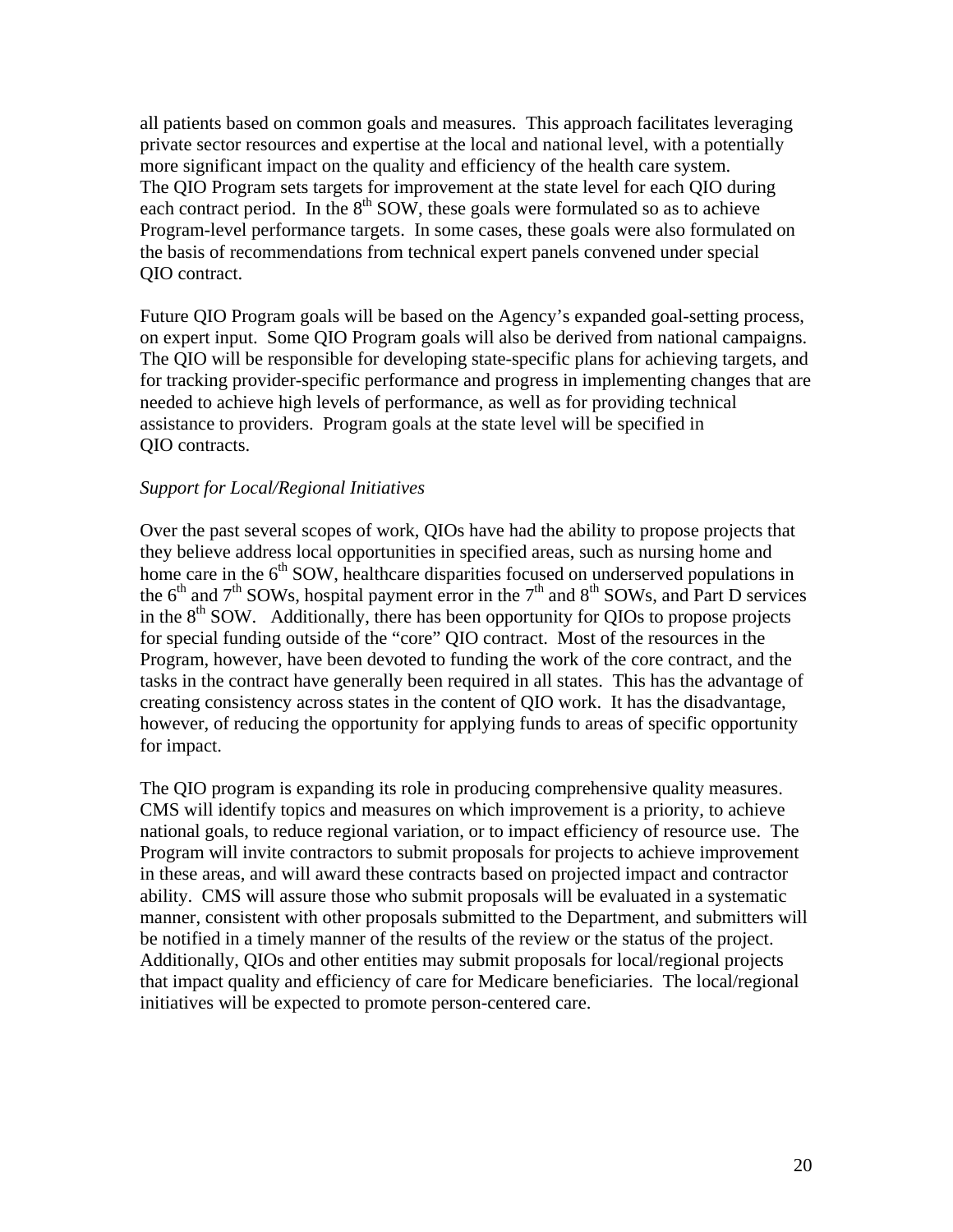#### *Person-Centered Care*

Person-centered care is one of the six IOM aims. It can also be seen as a defining aspect of the vision in the Quality Improvement Roadmap—the right care for every person every time calls for care that reliably meets the patient's needs. To achieve this vision, care must be organized around the person's, not the provider's, needs. Person-centered care can also result in better self-care, which is particularly important in chronic conditions, which are a substantial part of the burden of illness, and cost, in the Medicare population. As such, person-centered care is an important element in the improvement of quality and efficiency.

The IOM Quality Chasm report articulated the goal of person-centered care in this way: "to customize care to the specific needs and circumstances of each individual, that is, to modify the care to respond to the person, not the person to the care." Person-centered care changes the person's role to becoming an active consumer and participant in care. It enables patients and families to make choices based on good information about diagnostic/treatment decisions and selection of providers, to be full partners in care planning and management, to have service delivery design match their likely priorities, and to receive responsive review of and information about complaints and appeals about the shortcomings of their care.

Achieving person-centered care requires fundamental changes in the way care is delivered: information that supports patient and family choice and self-care, care process design and customization to the patient's preferences and values, continuity/reliability/advance planning, assessment of patient experience, responsive complaints and appeals processes.

In the  $8<sup>th</sup>$  SOW, the QIO Program has provided leadership and support for initiatives to move health care toward patient-centered practices. QIOs are assisting nursing homes in measuring and improving resident experience, in managing pain, in reducing pressure sores, and in reducing use of restraints. QIOs have taken the lead in helping physicians' offices to adopt electronic health records systems and in putting into place care management processes that enable patients and families to manage their chronic conditions and that help to ensure continuity and reliability across time. The QIO Program supports the availability of information about the comparative performance of provider organizations through the Compare websites. The QIOs also address beneficiary complaints, with use of mediation among the parties in appropriate situations.

The QIO Program is expanding its support for person/patient-centered care through these mechanisms. Additionally, the Program continues to:

- Support development and reporting of patient-centered measures, including measures of patient experience;
- Promote public understanding of provider/local/regional performance results on quality and efficiency, and the use of this information to improve care and selfcare;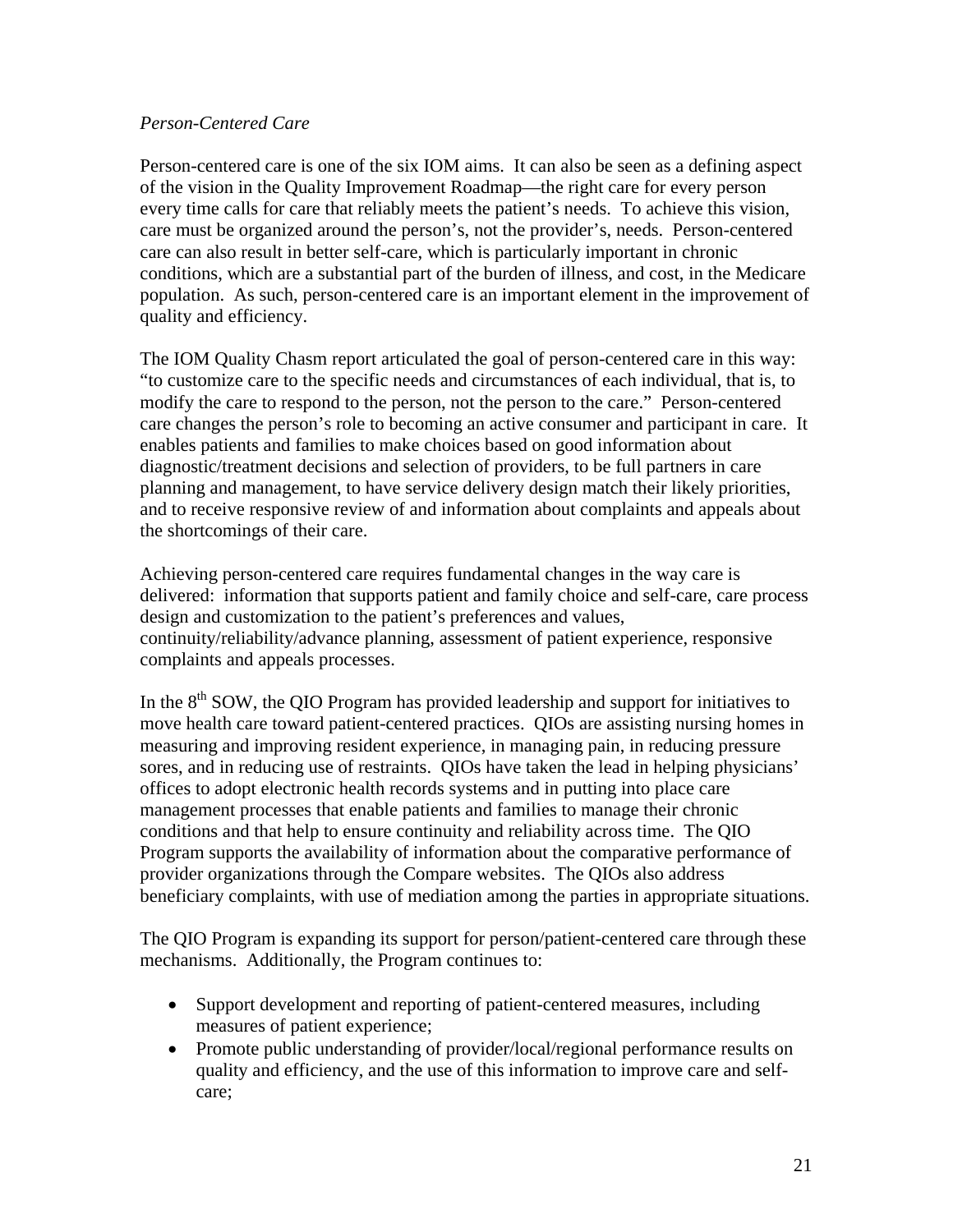- Promote public sector and market-based availability of information and tools, including Personal Health Record Systems, that patients can use in selecting providers, in making informed diagnostic and treatment decisions, and in selfcare, by supporting reporting of provider performance data and information on the functionality and usability of personal health systems and tools;
- Offer assistance to providers in redesign of care processes so that they improve patient experience and better meet the needs and preferences of patients and caregivers, through development of information regarding best practices, help in implementing them, and participation of patients and families in quality improvement teams;
- Responsively address beneficiary complaints and appeals;
- Promote the expansion of the Medicare pilot project under which Medicare data will be combined with data of other insurers and Medicaid in order to provide comprehensive measures of the quality of services;
- Support improvements in the coordination and management of care across settings and transitions from one setting to another (e.g., the hospital to nursing home or home care); and
- Lead and support national and local collaborations between patient, care-giver, and consumer groups, provider groups and other federal agencies to promote person-centered healthcare.

## *Beneficiary Complaints*

The QIO program is required by law to provide an appropriate review of all written beneficiary complaints about the quality of healthcare services they receive. The process established to provide that review was the subject of two critical reviews by the Office of the Inspector General in 1994 and 2000. As a consequence, for the QIO  $7<sup>th</sup>$  SOW, significant changes were made to the process. The QIO contract was revised to create accountability for performance on several key metrics: timeliness of response, beneficiary satisfaction, and the initiation of quality improvement activities where appropriate to an identified quality concern. Additionally, mediation was offered to beneficiaries and providers to facilitate resolution of issues. As a result, 93% of complainants are now satisfied with the review process, and one quarter of cases with identified quality concerns result in systematic quality improvement plans implemented by providers.

Despite these gains, CMS believes that there is opportunity for substantial further improvements in the handling of beneficiary complaints, some of which can be accomplished by regulation. Most complainants want a process that helps them understand what happened, and if there is something that should not have occurred, they want to know that action has been taken to prevent future occurrences. In addition to the current beneficiary complaint work, CMS is determining how it can permit the disclosure of information from complaint review to beneficiaries and restrict redisclosure of this information and its use in liability actions.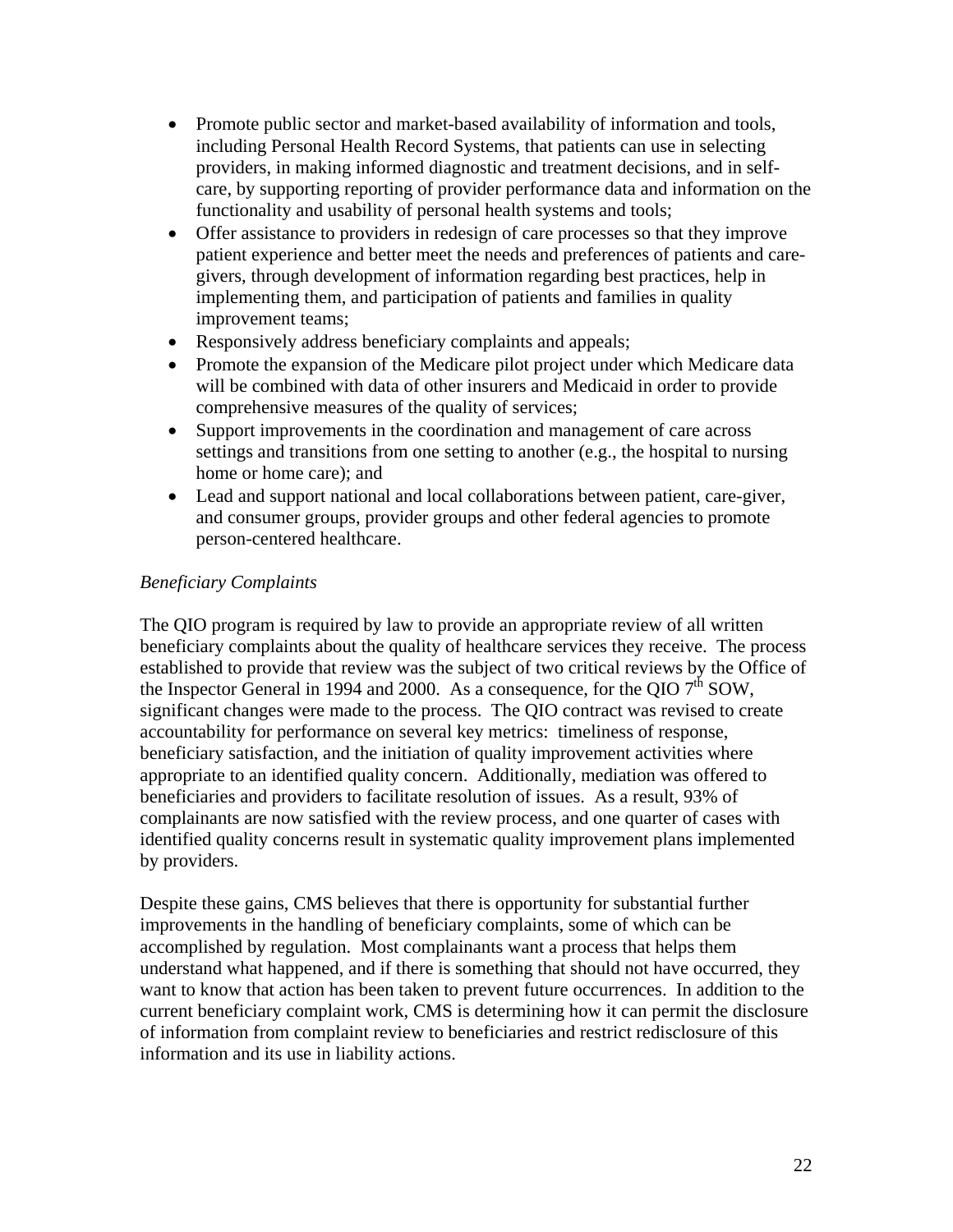To support needed changes in the QIO's very important complaint review activities, CMS will engage QIOs to expand outreach to beneficiaries through media, print publications, direct communications, and work with the CMS Ombudsman on developing a link on the CMS web page.

## *Other Case Review*

The QIO program has an existing statutory requirement to review some or all of the professional services in the QIO review area. Sections 1154(a)(1) and 1869 provide for state-based physician peer review of such services. Currently, in addition to review of beneficiary complaints as required by sections  $1154(a)(1)$  and  $(a)(14)$ , the QIO program satisfies this requirement by conducting the Hospital Payment Monitoring Program (HPMP), reviewing certain referrals, and reviewing all hospital requests for higherweighted diagnosis related group payments (HWDRG). Additionally, such requirements are met through QIO review of certain beneficiary appeals resulting from the issuance of a notice of non-coverage, and reviews of alleged dumping cases they receive from the CMS regional offices in order to assist the regional office or the Office of the Inspector General. QIOs are also currently required by statute to review requests for assistants at cataract surgery and they monitor hospital compliance with obtaining physician acknowledgements.

These reviews are important to the Medicare program and its beneficiaries, and support for them by the QIO Program is appropriate. CMS is evaluating the need for developing other mechanisms to fulfill these review obligations as efficiently and effectively as possible. Some of the changes can be accomplished by regulation.

## 2. Data Processing

- CMS agrees that the provision of timely and accurate data to QIOs and providers is important, and will seek to further improve the timeliness of such data.
- CMS agrees that the Program can be an important source of data for other quality improvement, public reporting, performance-based payment, and other programs and will continue to engage in policy discussions concerning the infrastructure to provide such data.
- CMS believes that changes to requirements that govern QIO sharing of data would necessitate regulatory change, and will propose such change.

## *Data Management*

CMS is committed to promoting the dialogue that is currently occurring regarding the appropriate structure for oversight and operation of quality data reporting, the roles for the public and private sectors, and the policies and procedure that should govern these activities. Through such dialogue, the most effective role of the QIO Program in this regard can be explored. As this occurs, the Program will examine and work to improve the current performance of the data infrastructure that it operates with respect to the timeliness of data availability, the ease of data submission and validation processes for providers, and the quality of the data itself.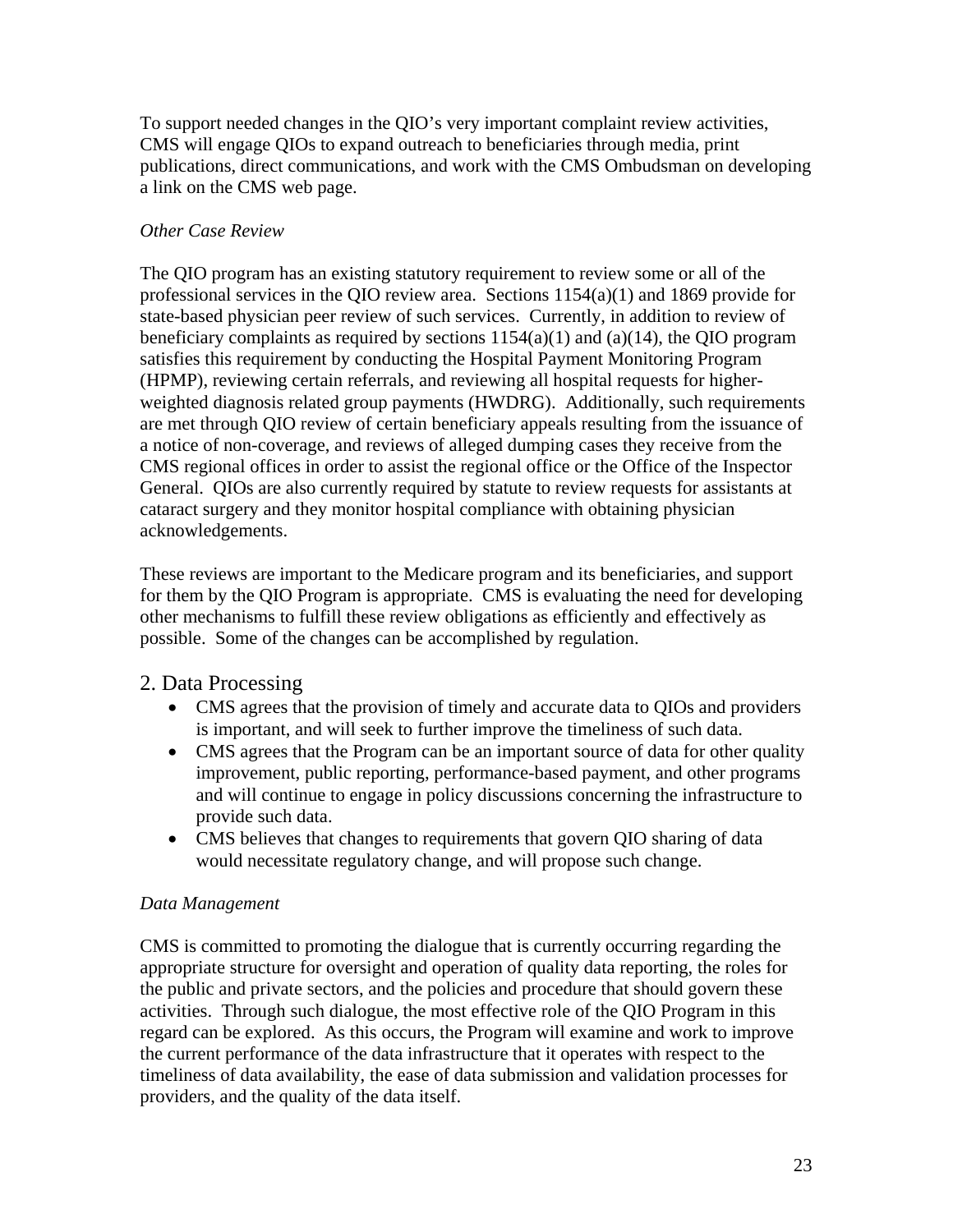These quality data are available through QIOs for their work with providers on improving quality. The timeliness of data is largely constrained by lag time in its submission, but the Program will assess and seek to improve timeliness. To achieve a substantial improvement in the breadth, timeliness and cost of producing performance data, it must be produced by electronic systems at the point of care. CMS is committed to promoting the use of health information technology by providers and the specification of quality measures such that they can be reported from electronic systems, and to harmonizing such activities with the developing National Health Information Network. In the OIO  $8<sup>th</sup>$ SOW, the Program is supporting one of the largest national efforts to provide help to physician offices in adoption of health information technology, and its use in improving care and reporting clinical quality measures. The Agency is also encouraging hospitals and other providers to adopt health information technology that will allow for reporting of clinical quality data.

The Health Insurance Portability and Accountability Act of 1996 (HIPAA) embodies policy objectives that include protecting the privacy and security of certain individually identifiable health information, while ensuring under specified conditions that patients have access to their own protected health information. The Program currently has confidentiality rules that make it difficult for the reporting infrastructure to share information with a provider that is based on the care given by another provider. CMS promulgated these rules in order to prevent disclosure of the data the QIOs obtain during the course of case review, but they preceded more recent laws and regulations that provide updated protection for health information.

## 3. QIO Program Management

- CMS agrees that the QIO Program should set clear goals that are consistent with Agency and national goals.
- CMS agrees that the content of QIO contracts should be developed with input from stakeholder organizations, national and local.
- CMS agrees that the QIO contract should be clearly written, issued in a timely fashion, with support infrastructure developed so that it is available at the beginning of the contract period.
- Current statute requires a three-year contracting period.
- CMS agrees that there should be greater competition for QIO contracts and greater rewards and penalties built into the contract structure.
- CMS agrees that continued efforts to improve communication with and oversight of contractors should occur and such efforts are underway.

## *Performance-Focused Contract Structure*

The current contract structure for the QIO Program as specified in section  $1153(c)(3)$  of the statute states that CMS must contract with state-based organizations to do the work of improving quality and efficiency of care for Medicare beneficiaries. The majority of Program resources are devoted to funding this "core" contract. For each state, under the statute there can be only one QIO contractor, which is required to do all of the work required by the contract in that state, and the core contract is required to be three years in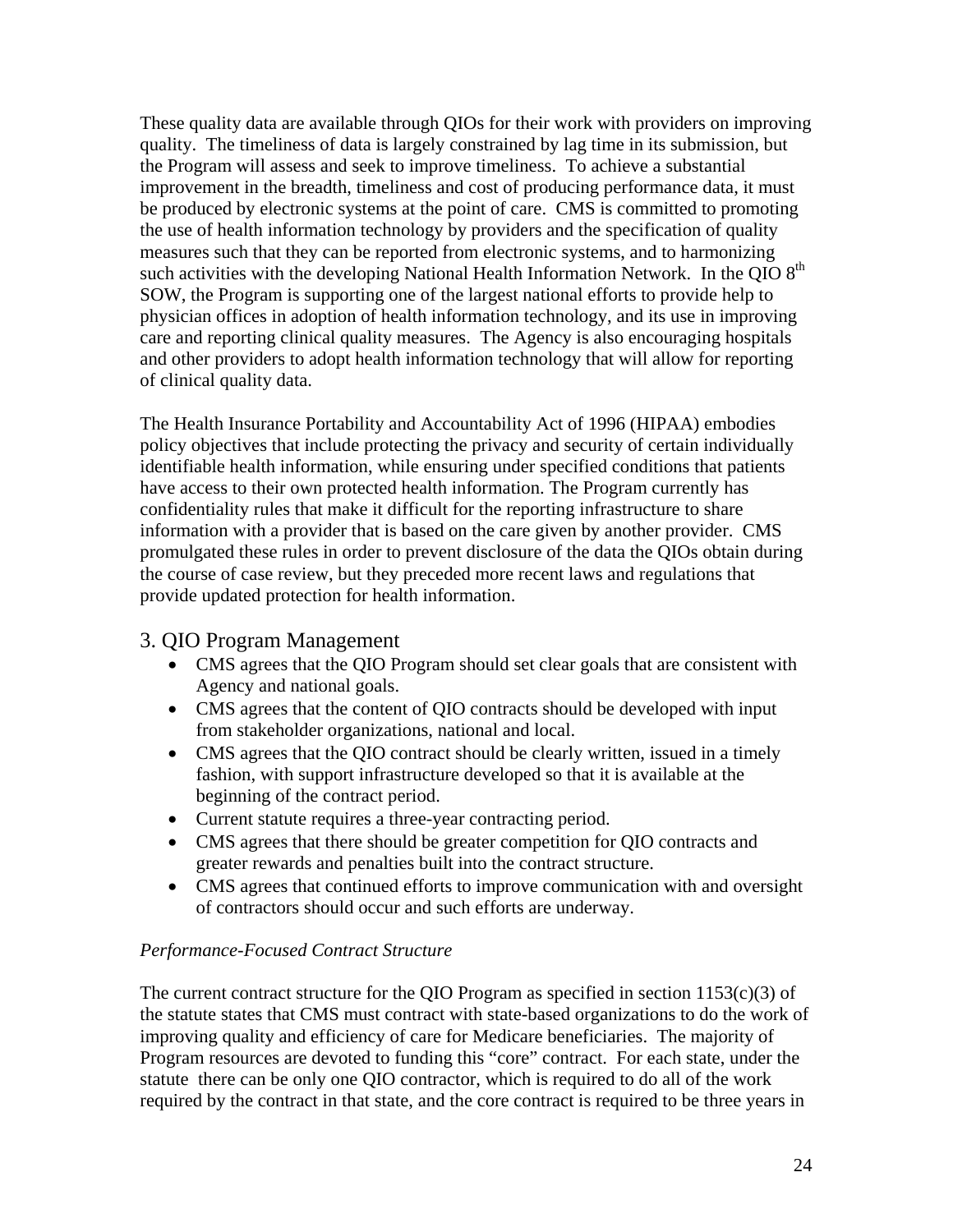duration. As the contract has become more complex, the requirement to assign all the work to a single contractor in each state, and to limit it to a three year contract period, has created significant challenges for Program management and effectiveness.

Alongside of the core contract are contracts for task-specific lead QIOs ("QIOSCs") that provide support to QIOs related to the core contract and special project contracts that are also only available to QIOs. A minority of funds are committed to non-QIO contractors for various functions that also support the core contract.

The QIO Program will allocate funds to work that can best support the Agency's agenda for improving quality and efficiency of care. The core contract will provide for statebased activities that support national goals and priorities, and although it will be similar it may not be identical for each state, depending on state-specific needs. The contractor holding the core contract in each state is the Medicare QIO. The use of project-based contracts will increase, to address specific opportunities for improvement or reduction in variation or project work that supports implementation of Quality Improvement Roadmap strategies. National contracts will have greater responsibility for results at the state and project level, and for national partnership and infrastructure activities that support the Roadmap strategies and national campaigns.

## *Competitive Contracting*

The current contract requirements of the Program do not allow for adequate competition among potential contractors. The effectiveness of two specific contract requirements has been questioned: the requirement that all of the work for the full range of QIO activities in the state go to one contractor, and the requirement that QIOs meet physician sponsorship or physician access criteria.

In the  $8<sup>th</sup>$  SOW, CMS sought to increase the competitiveness of the Program by assessing the ability of the QIO to perform successfully on each task, requiring a Capability Improvement Plan for QIOs that did not sufficiently demonstrate the ability to succeed. Additionally, CMS restructured the award fee such that only one percent of it is nonperformance-based, with the other four percent depending on individual performance and performance of the Program overall. Building on these recent reforms, CMS agrees with the need to achieve further performance enhancements in particular QIO activities through further improvements in competition, and is considering other steps to create greater competition in contracting within the QIO Program.

## *Contractor Expenditure Oversight*

CMS monitors QIO expenditures through an oversight process that includes four steps:

- QIO consultation with CMS over questionable expenditures
- Project, desk, and contracting officer review of invoices submitted
- Annual variance analysis by project and desk officers
- Audit by the Defense Contractor Audit Agency (DCAA) of a sample of invoices, both direct and indirect costs, annually.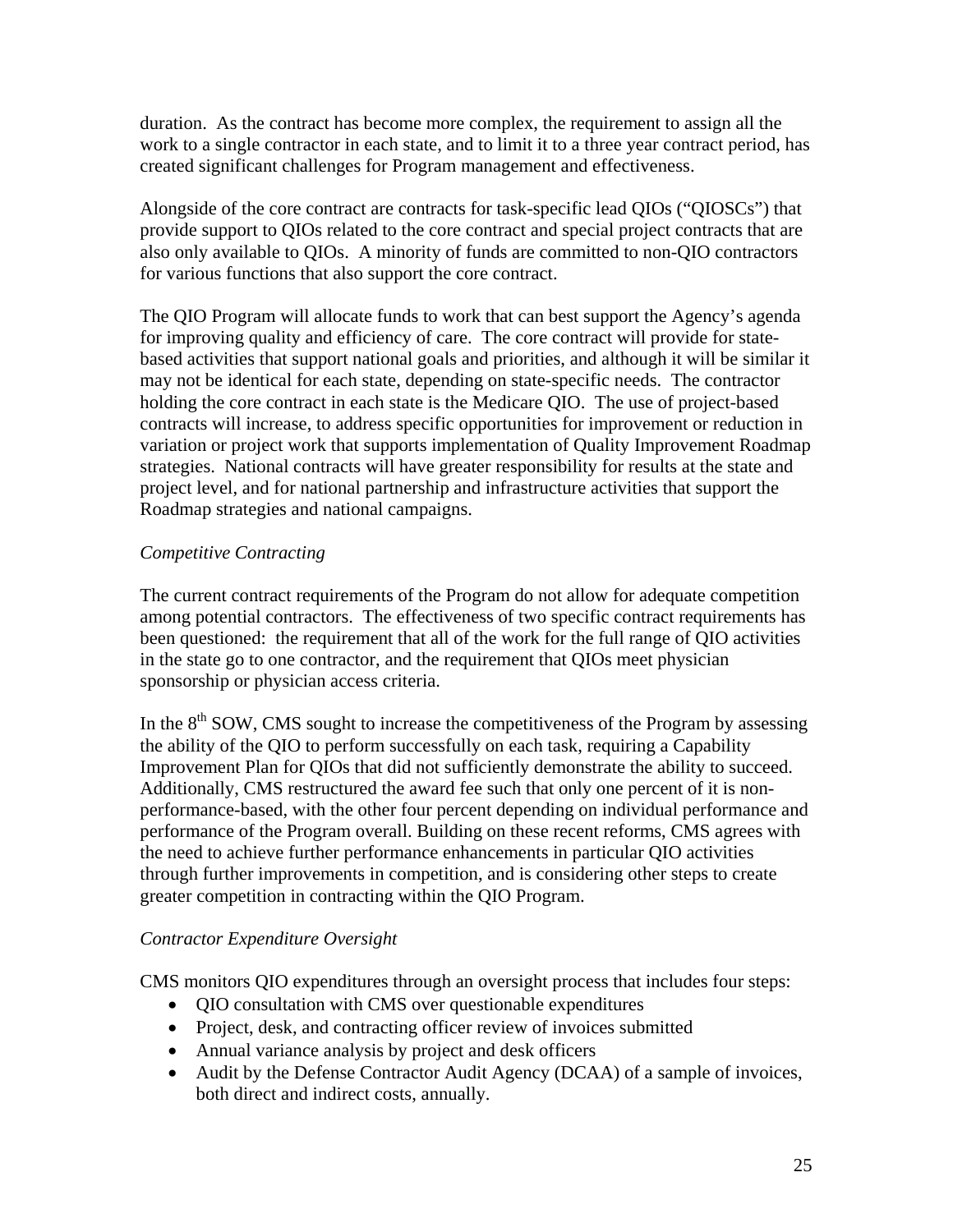Through its intensive internal review of the Program, CMS has determined that the second step was inconsistently implemented, and has therefore taken the following actions:

- Review of all invoices by project officer prior to payment;
- Assured access to financial reporting system (FIVS) by all project officers;
- Training of all project officers on invoice review; and
- Detailed review by CMS staff of a sample of QIOs, with modification of internal controls and development of guidelines for review of invoices to focus on areas of potentially inappropriate expenditure such as travel, conferences, and personal, government, provider use of property, etc.

The results of these actions will be reviewed by management on a monthly basis. CMS has also modified the QIO contract (May 2006) to require the creation of a Board committee to set policy for travel and senior staff and Board compensation. QIOs without an acceptable policy implemented by January 2007 will be placed on a performance improvement plan that will include limits on such compensation.

## *Contractor Governance*

Under the current requirements for contractor eligibility, many QIOs have heavily physician-dominated boards, which are not ideally suited to the need for broad relationships with stakeholders related to their current quality improvement responsibilities. Additionally, IOM was concerned that there is the potential for conflicts of interest in setting standards and making determinations as part of their case review activities. Finally, given that QIOs determine which providers they will work with under their QIO contract, there is the potential for conflicts of interest if they offer similar services for purchase by providers.

Given that any requirements related to contractor governance boards can create barriers to competition, such requirements should be carefully considered. At the same time, it is important that CMS assure that contractors have appropriate board diversity, relationships with providers and stakeholders within the state (for state-based contracts), transparency, and structures for mitigating conflict of interest situations.

In a modification to the  $8<sup>th</sup>$  scope of work contract, the QIO Program will require that state-based contractors (QIOs) have boards with an independent committee charged with review of compliance, conflict of interest, ethics, and program integrity.

In a modification to the  $8<sup>th</sup>$  Scope of Work contract, the QIO Program will require that state-based contractors (QIOs) disclose information regarding their boards, including board size, length of appointment, cap on service, when appointments are made, what portion of the board is typically appointed each year, and names, affiliation and compensation of board members.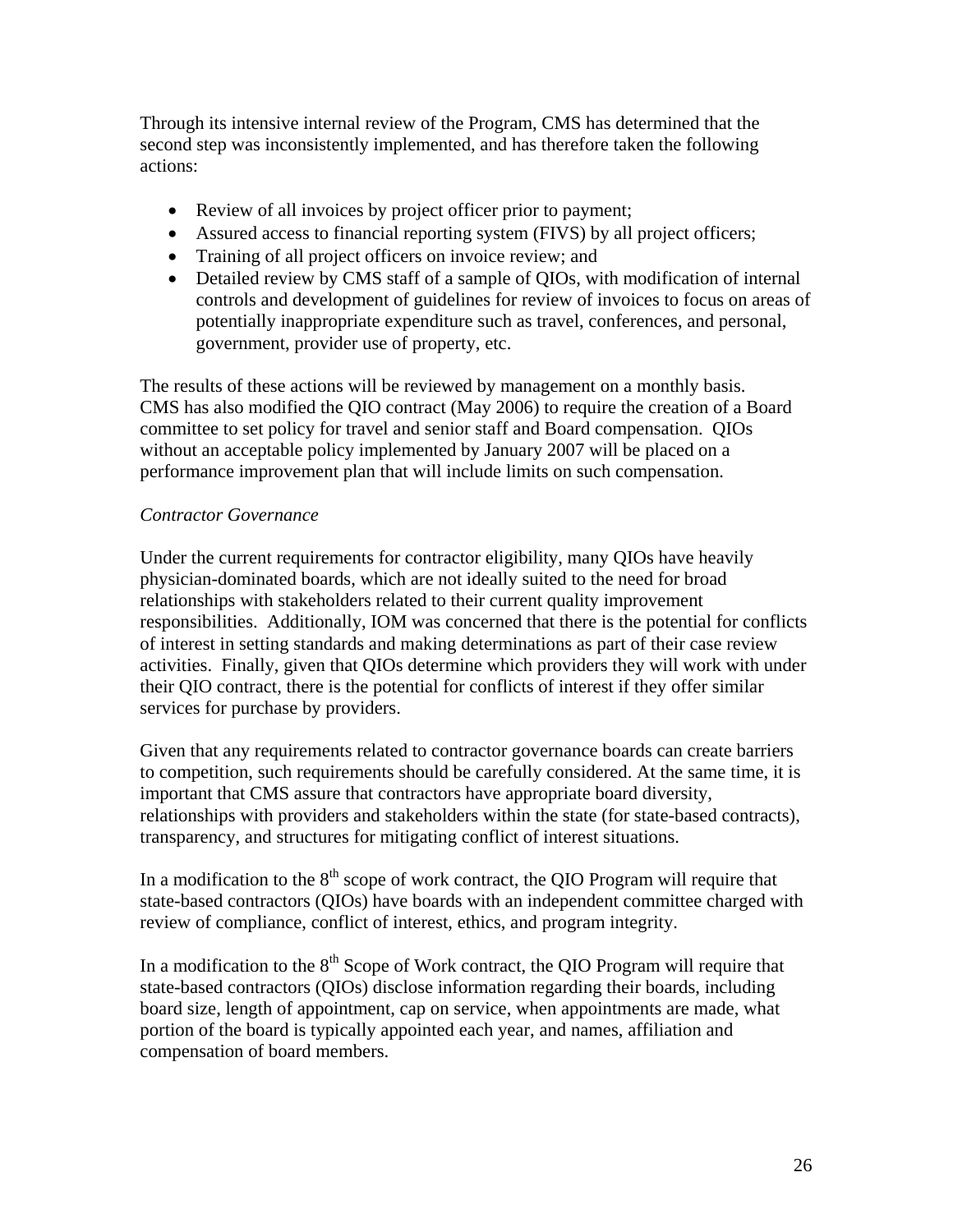The QIO Program will evaluate, during the procurement process, the governance and structure of each state-based QIO contractor and its relationships with providers and stakeholders within the state. In the meantime, CMS will modify the QIO  $8<sup>th</sup>$  SOW contract to incorporate a set of proposed guidelines as set forth in the Appendix. These guidelines will help ensure that QIO boards are representative and well suited to transparent, unbiased governance.

#### *Program Operations*

Over the past five years, the QIO Program has made many changes in operations that are aimed at improving effectiveness and efficiency. For the past two years, the Program has had an explicit structure for internal quality improvement that is driven by Program goals and is organized around improvement teams that report on progress at quarterly meetings. However, there continues to be opportunity for substantial improvement, particularly in four areas.

The first relates to overall Program management. Although much improvement has occurred as a result of the work of the past two years, there is need for further improvement in management processes. This is particularly important given the increased contracting and program evaluation requirements that are detailed in other sections of this paper. The Program will continue to specify program management goals, and will examine how to restructure program operations and resources to better accomplish them. For example, CMS has appointed a new leadership team to manage the QIO program and has formulated a business operations staff to manage the funding and contractual aspects of the program. Additionally, CMS has implemented management reviews of the QIO contractors to strengthen oversight.

The second relates to timely contract preparation and implementation, which will help achieve Program goals. CMS has already initiated the preparation process for the  $9<sup>th</sup>$ SOW. Contracting for special projects to develop the evidence base for contract tasks has begun. A second round of contracting will begin in summer 2007 to develop the support infrastructure for the  $9<sup>th</sup>$  SOW contract period, which will begin in August 2008.

A third area of opportunity for improvement is the evaluation component of the core contract. The  $8<sup>th</sup>$  SOW contract evaluation methodology has been criticized as too complex. CMS will convene a workgroup that will propose a simplified framework for contract evaluation. Furthermore, movement toward a consistent and potentially longer contract period with all QIOs competed at the end of the contract will contribute to the ability to simplify the contract.

The fourth area of opportunity involves the structure and processes of contractor management. The current structure is complex, with Project and Science officers in four Regional Offices, and Government Task Leaders and other Program support staff primarily in the Central Office. Over the past year, CMS has made significant changes to the communications infrastructure that supports Program management, and to the contractor monitoring process. Increasingly, we are relying on quarterly data related to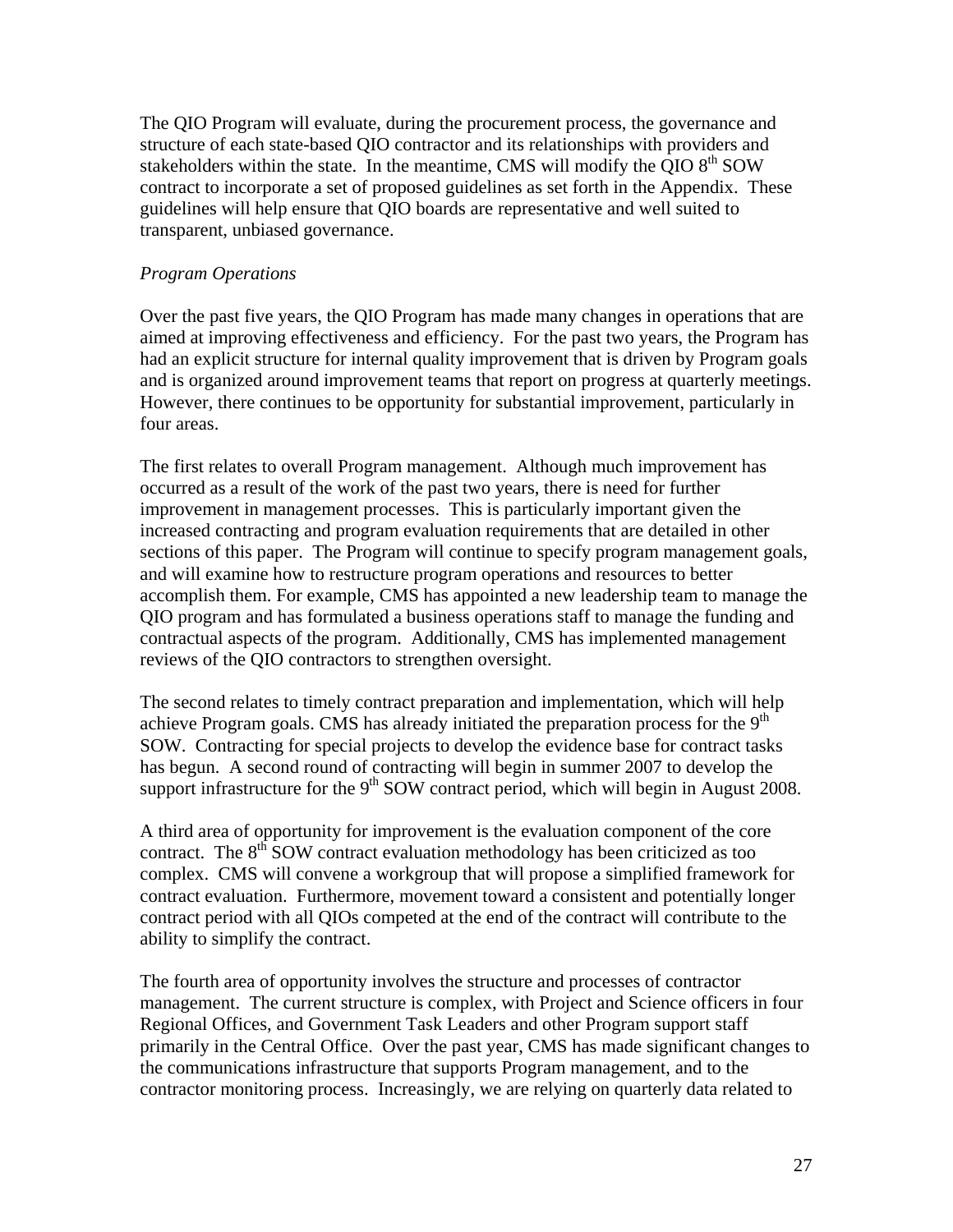measures that are in the contract, and we are implementing measures of provider progress in making changes that are likely to lead to subsequent improvement in contract measures. These data will be evaluated as part of the Agency's internal quarterly monitoring meetings that we have initiated.

# 4. QIO Program Evaluation

• CMS agrees that there is need for strengthened methods of evaluating the Program, its methods, and the contractors, and will convene a technical expert panel that will include in its deliberations the recommendations of a contractor that the Department currently has in place to develop recommendations for an evaluation design to achieve this.

## *Program Evaluation*

Careful evaluation of the QIO Program is an essential component of effective program management. Evaluation and continual learning about how best to measure and improve quality of care is essential to successful achievement of the vision of the Quality Improvement Roadmap, and is important to providers seeking to participate in public reporting and pay-for-performance programs, to beneficiaries seeking excellent personcentered care, and to the Agency's responsibility for efficient stewardship of the Medicare Trust Fund.

In the QIO Program, evaluation is challenging for several reasons. There are time lags in availability of clinical quality measures. The Program aims at creating broad improvement, and helping all providers who need assistance, so that identifying appropriate control groups can be challenging. The Program also works with other stakeholders and partners, so the specific effect of the Program is difficult to isolate. These challenges are also applicable to other programs that promote improvement in healthcare quality.

Despite these challenges, for the past several scopes of work, the Program has operated performance-based contracts that collect data on clinical measures at the national, state, and provider level, and has conducted and published formal evaluation of program results.

In the  $6<sup>th</sup>$  SOW, CMS found that there was improvement in 20 of 22 ambulatory and hospital measures nationally, with most states showing improvement. Because the extent to which such improvement was specifically attributable to the efforts of QIOs could not be assessed, CMS designed the  $7<sup>th</sup>$  SOW contract to permit better assessment of Program impact.

In the  $7<sup>th</sup>$  SOW, CMS widened the scope of QIO activities to include two additional settings beyond hospitals and physician offices: nursing homes and home health agencies. In addition to promoting improvement at the statewide level in the  $7<sup>th</sup>$  SOW, CMS required QIOs to offer more intensive assistance to a subset of nursing homes (NHs), home health agencies, (HHAs), and physician offices. This subgroup is termed an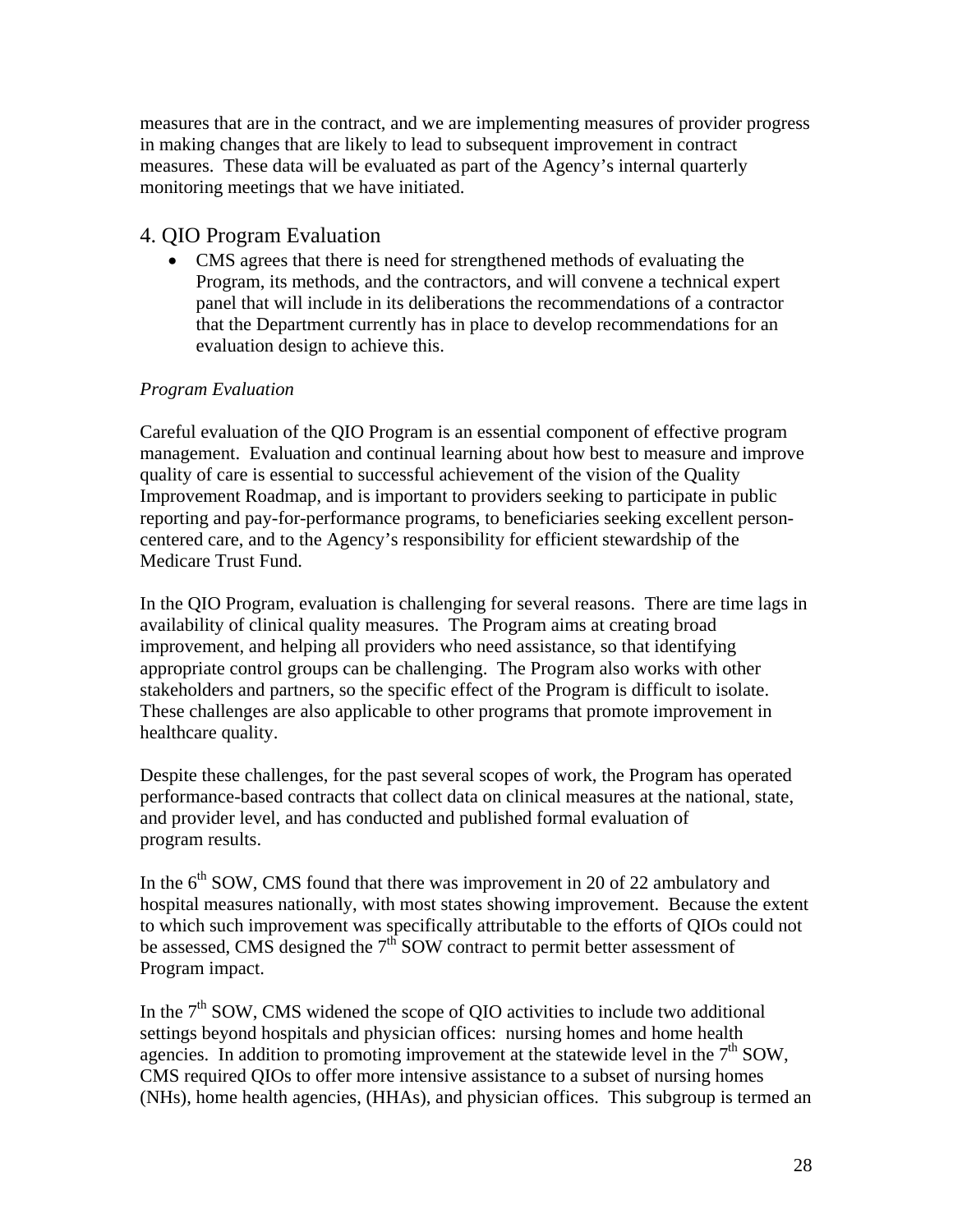identified participant group (IPG). CMS has published an article in the Annals of Internal Medicine, *Assessment of the Medicare Quality Improvement Organization Program*  (Rollow, Lied, McGann et. al.), that summarizes the national results related to measures for which QIOs have been providing assistance in each of four settings. This article demonstrates improvement in most measures for each of the four settings and shows that the IPG improved more than the Non-IPG. However, selection bias cannot be ruled out as contributing to the differential in performance, although providers in the IPG improved more on the measures that they worked on with QIOs.

In the  $8<sup>th</sup>$  SOW contract, similar to the  $7<sup>th</sup>$  SOW contract, providers are grouped according to participation or non-participation with the QIO Program (IPG vs. Non-IPG). In addition, however, for the  $8<sup>th</sup>$  SOW evaluation, CMS will collect information that will give us the ability to control for provider motivation for improvement, and to better explore the relationship between improvement and the intensity of assistance that the provider receives from the QIO. Additionally, a survey will be used to directly assess whether providers believe that they could have achieved similar results without QIO assistance.

CMS is beginning its planning process for the  $9<sup>th</sup>$  SOW, and design of the contract will be based in part on the need for evaluation of impact of each activity. The QIO Program will convene an evaluation expert advisory panel that will make recommendations on the framework for the next contract. Designs with case controls, crossover and randomization will be considered. Performance benchmarks will be sought. The framework will permit evaluation of contractors, methods, and Program impact on quality and efficiency. The office of Assistant Secretary for Planning and Evaluation (ASPE) in the Department of Health and Human Services has a contractor currently working to develop recommendations for an evaluation design, and this information will also be used to formulate the  $9<sup>th</sup>$  SOW evaluation framework. The framework will then be used to formulate plans for the  $9<sup>th</sup>$  SOW contract, evaluation of contractors and methods, and for internal and independent external evaluation of the Program.

## 5. QIO Program Funding

• CMS generally agrees with IOM's recommendations. However, because the planning process for the  $9<sup>th</sup>$  SOW and the program evaluations that accompany it are currently in process, it is not clear at this time whether an increase in funding will be appropriate.

## *Program Funding*

Our primary emphasis has been on assuring that currently allocated funds for QIO activities are spent as effectively as possible. In many cases, this goal has required reallocation of resources across the different QIO priorities. CMS will continue to evaluate Program funding levels in the context of Program changes and as planning for the  $9<sup>th</sup>$  SOW progresses.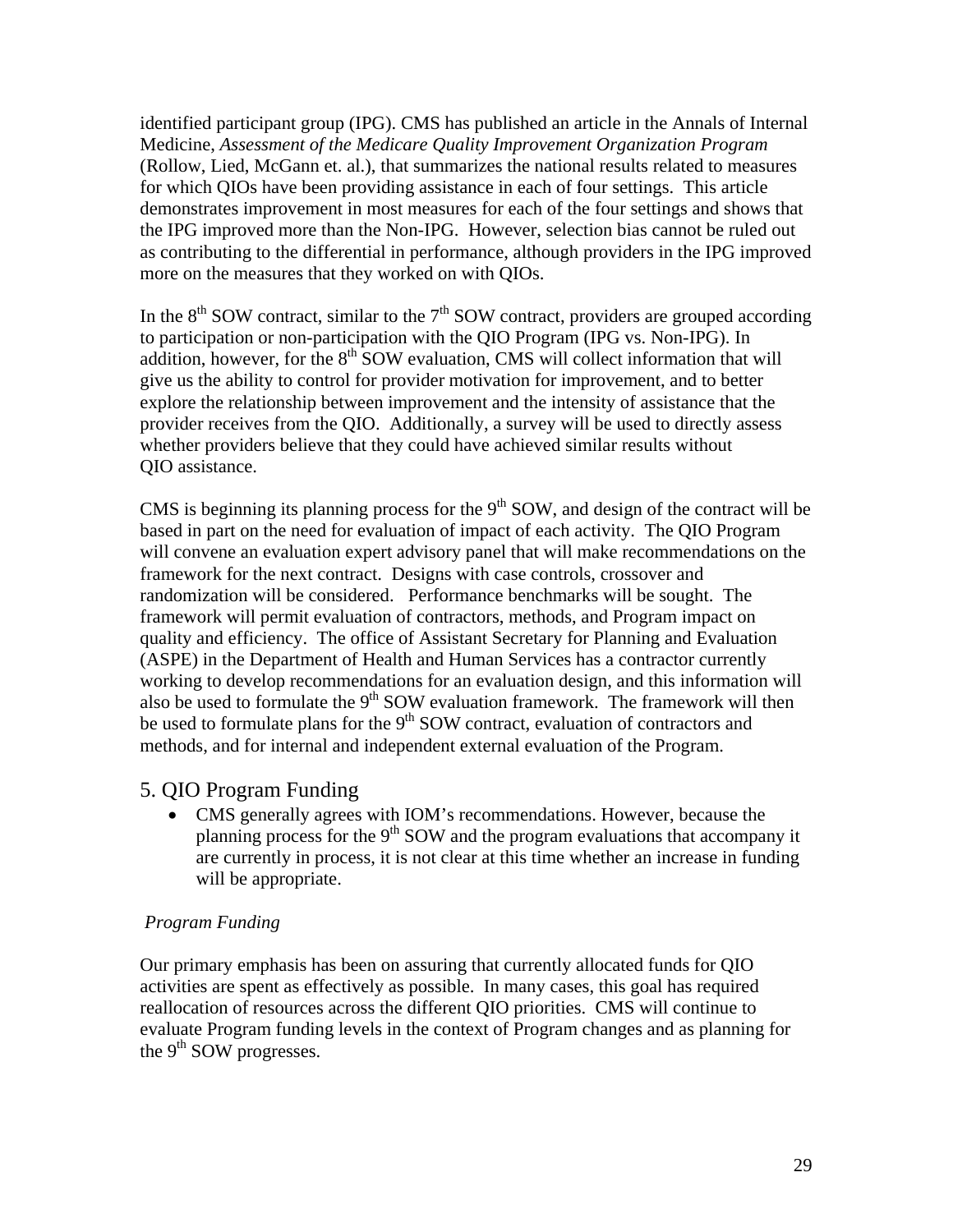# **Conclusion**

The QIO Program has been an important contributor to the national effort to measure and improve quality and efficiency. The Program also plays an essential role to the Agency's ability to provide quality care for the beneficiaries of its programs and to its stewardship of the Medicare Trust Fund. While the QIO program has had some notable achievements, we believe that QIOs can and should aim to achieve even more. The IOM report as well other evaluations, including our own, make clear that the QIO Program holds more potential for achieving improvements in health care and health. The eight IOM recommendations for restructuring the QIO Program are consistent with a comprehensive set of improvement activities that CMS is implementing now, and other initiatives that are under consideration as we approach the  $9<sup>th</sup>$  SOW to assure that the resources directed to QIO activities are achieving their intended purpose: higher quality care, and more efficient and person-centered care. We expect to work closely with the Congress to assure that these improvements to the QIO program are implemented effectively.

## **Appendices**

- Appendix 1:  $QIO 8<sup>th</sup>$  SOW Performance Measures
- Appendix 2: Appendix 3: Proposed OIO Contractor Governance Guidelines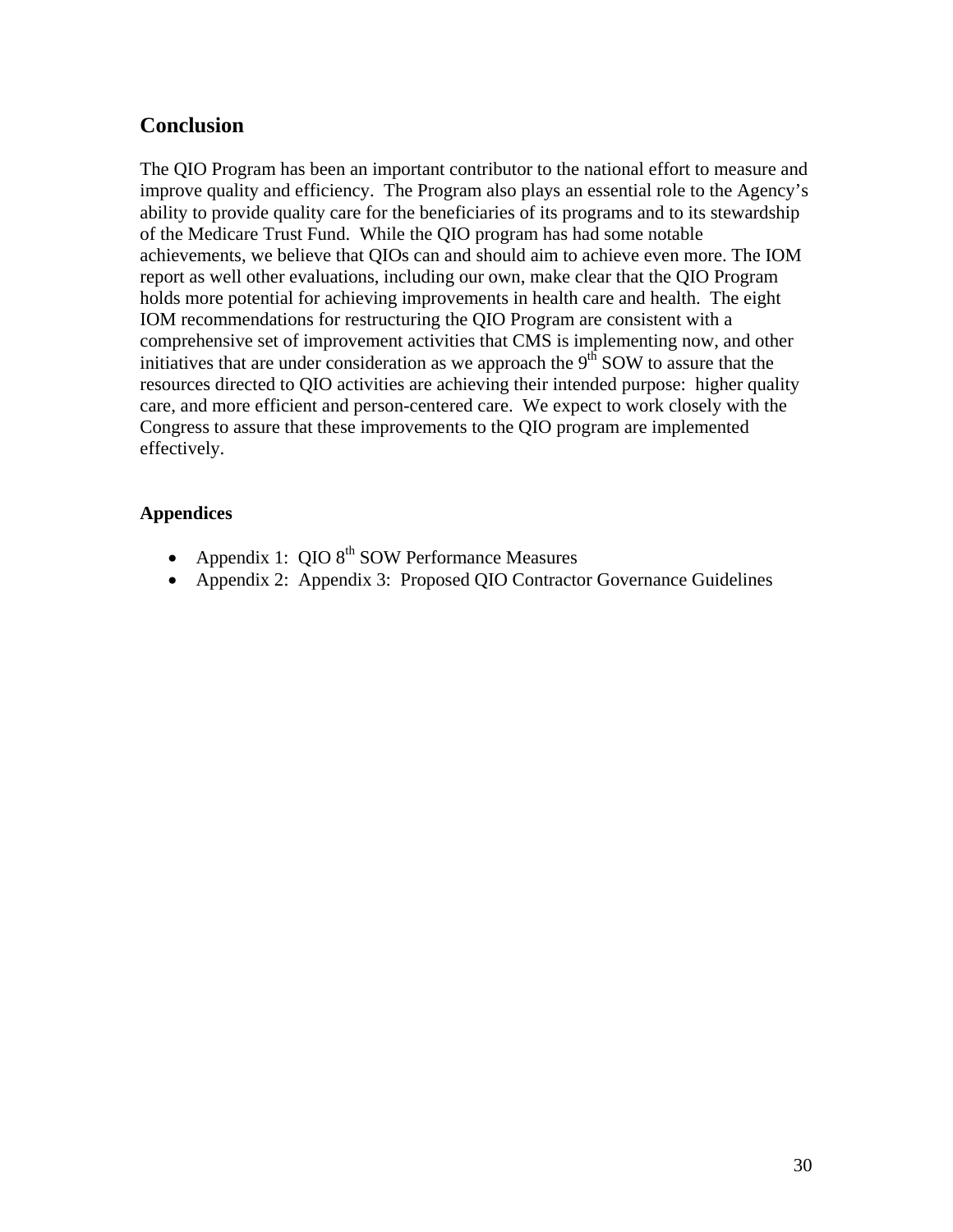| <b>Subtask</b> | <b>Clinical Measures</b>                                                                                                                                                                                                                                                                                                                                                                                                                                                           | <b>Non-clinical Measures</b>                                                                                                                                                              |
|----------------|------------------------------------------------------------------------------------------------------------------------------------------------------------------------------------------------------------------------------------------------------------------------------------------------------------------------------------------------------------------------------------------------------------------------------------------------------------------------------------|-------------------------------------------------------------------------------------------------------------------------------------------------------------------------------------------|
| Nursing Home   | Restraints<br>٠<br>Pressure ulcers<br>п<br>Pain<br>٠<br>Depressive Symptoms                                                                                                                                                                                                                                                                                                                                                                                                        | <b>Staff Satisfaction</b><br>٠<br><b>Resident Satisfaction</b><br>٠<br>Staff turnover<br>٠<br>Target-setting on clinical<br>٠<br>measures<br>Process changes on clinical<br>٠<br>measures |
| Home Health    | <b>ACH</b><br>Choice of one other publicly reported<br>measure<br>Improvement in Bathing<br>٠<br>Improvement in Transferring<br>٠<br>Improvement in<br>٠<br>Ambulation/Locomotion<br><b>Improvement</b> in Management<br>٠<br>of Oral Medications<br>Improvement in Pain<br>٠<br>Interfering with Activity<br>Improvement in Status of<br>٠<br><b>Surgical Wounds</b><br>Improvement in Dyspnea<br>٠<br>Improvement in Urinary<br>٠<br>Incontinence<br>Discharge to Community<br>٠ | Immunization assessment<br>٠<br>Telehealth use<br>п<br>Organizational culture<br>٠<br>assessment                                                                                          |
| Hospital       | <b>ACM</b><br>(composite of pneumonia and cardiac<br>publicly reported measures)<br><b>SCIP</b><br>Infection<br>٠<br><b>VTE</b>                                                                                                                                                                                                                                                                                                                                                    | Hospital reporting<br>٠<br>Validation of the publicly<br>٠<br>reported measures<br>CPOE/barcoding/telehealth<br>٠<br>assessment<br>Organizational safety culture<br>٠<br>assessment       |
| Physician      | DOQ-IT measures<br>Coronary artery disease<br>Hypertension<br>Heart failure<br>Diabetes care<br>Preventive care<br>Part D measures<br>Prescribing<br>Use of avoidable drugs<br>٠<br>Frequency of selected drug<br>٠<br>interactions<br>Therapeutic categories<br>٠<br>Medication management<br>٠<br>services<br>Avoidance of specific drugs<br>Therapeutic monitoring<br>٠                                                                                                         | Adoption/use of HIT<br>٠<br>Care management process<br>٠<br>utilization<br>Reporting of electronically<br>generated clinical measures<br>Adoption of CLAS standards                       |

# **Appendix 1: 8TH SOW Measures**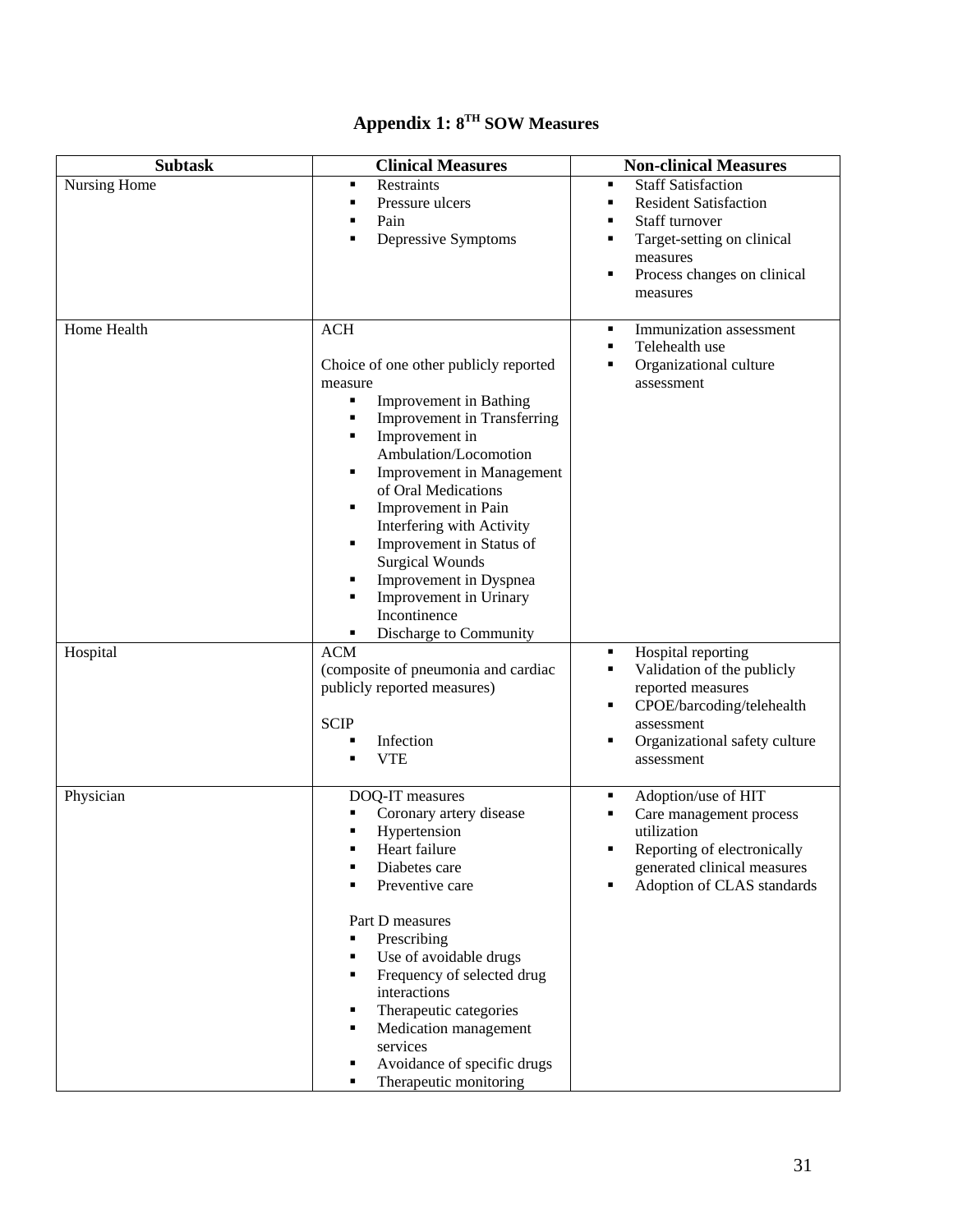| <b>Beneficiary Protection</b> | <b>Timeliness</b><br>٠<br>Satisfaction with the<br>٠<br>complaint process and<br>outcome<br><b>Quality improvement</b><br>٠<br>activities resulting from case<br>review activities<br>Absolute and net payment<br>٠ |  |
|-------------------------------|---------------------------------------------------------------------------------------------------------------------------------------------------------------------------------------------------------------------|--|
|                               | error rates                                                                                                                                                                                                         |  |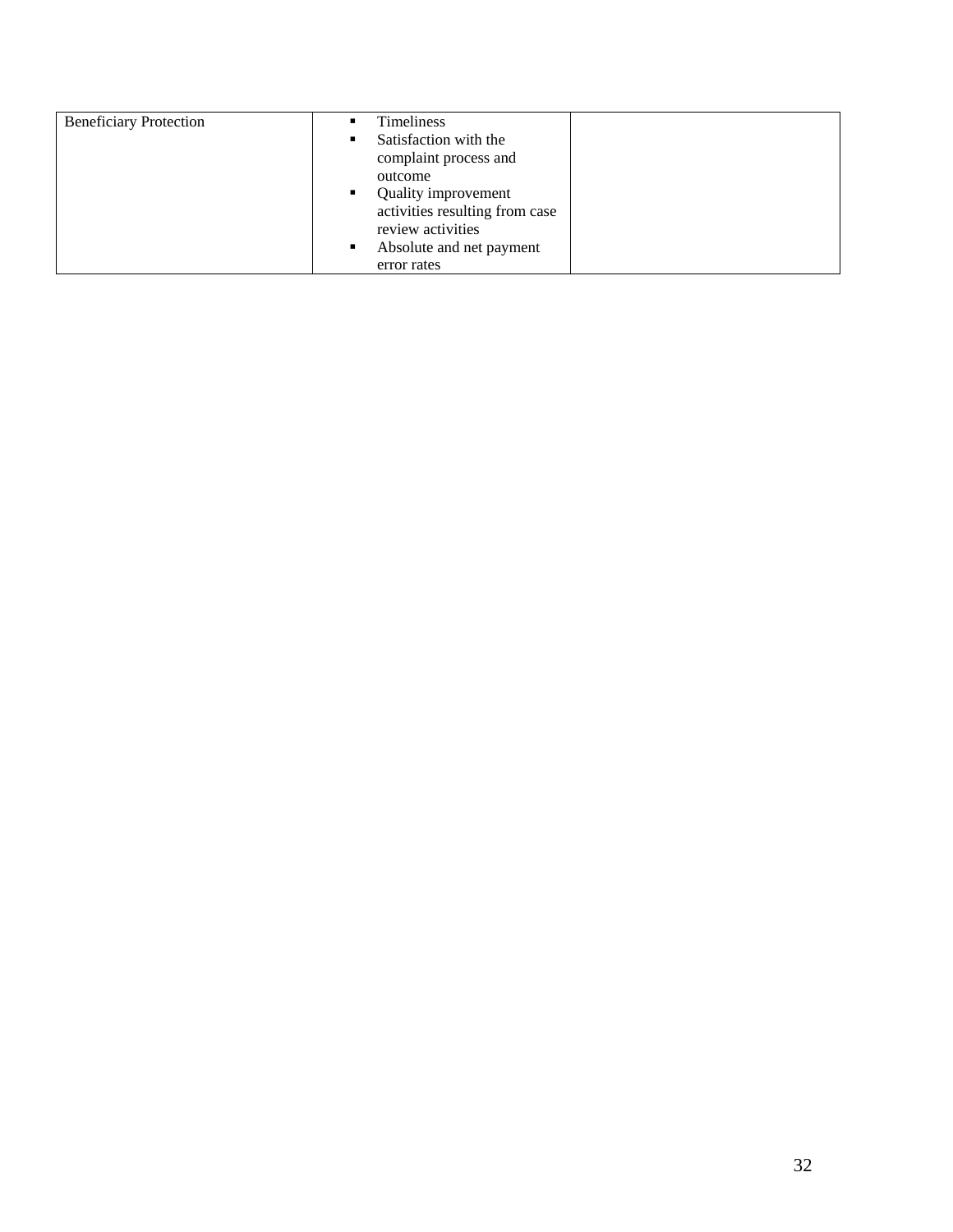#### **Appendix 2: Proposed Guidelines for Contractor Governance and Senior Staff and Board Compensation**

The QIO contract will be modified to reflect the following requirements. Failure to meet these guidelines by January 1, 2007 will result in the issuance of a Performance Improvement Plan (PIP). Failure to successfully execute the PIP by August 1, 2007, will result in the QIO contract being terminated or its being competed for the  $9<sup>th</sup>$ SOW.

- 1. The contractor board must have a committee, composed of independent (defined in 11. below) board members, that is charged with review of issues regarding compliance, conflict of interest, ethics, program integrity, senior staff and Board compensation and travel costs. The committee shall use information regarding compensation levels for similar organizations in its geographic area and other appropriate information to establish compensation policies. The full Board shall not have veto or override authority over the committee in these areas. The committee shall operate a compliance program that, at a minimum, consists of the following:
	- a. Written policies, procedures, and standards of conduct that articulate the organization's commitment to comply with all applicable Federal and State standards
	- b. The designation of a compliance officer that is accountable to senior management and the Board
	- c. Effective training and education between the compliance officer and organization employees
	- d. Effective lines of communication between the compliance officer and the organization's employees
	- e. Enforcement of standards through well-publicized disciplinary guidelines.
	- f. Procedures for internal and external monitoring and auditing
	- g. Procedures for ensuring prompt response to detected offenses and development of corrective action initiatives relating to the QIO contract
	- 2. The contractor must disclose semi-annually information regarding its board, including size, length of appointment, cap on service, when appointments are made, what portion of the board is typically appointed each year, and names, affiliation and compensation (where permitted) of board members and senior executives.
	- 3. The QIO may not own or operate, or be owned by or affiliated with, a health care facility or an association of health care facilities in the area, as stated in sections 1152 and 1153 (b) of the Social Security Act (the Act), and in 42 CFR 475.100- 106.
	- 4. Each contractor must specify a size limit for its board, generally not to exceed 15 members.